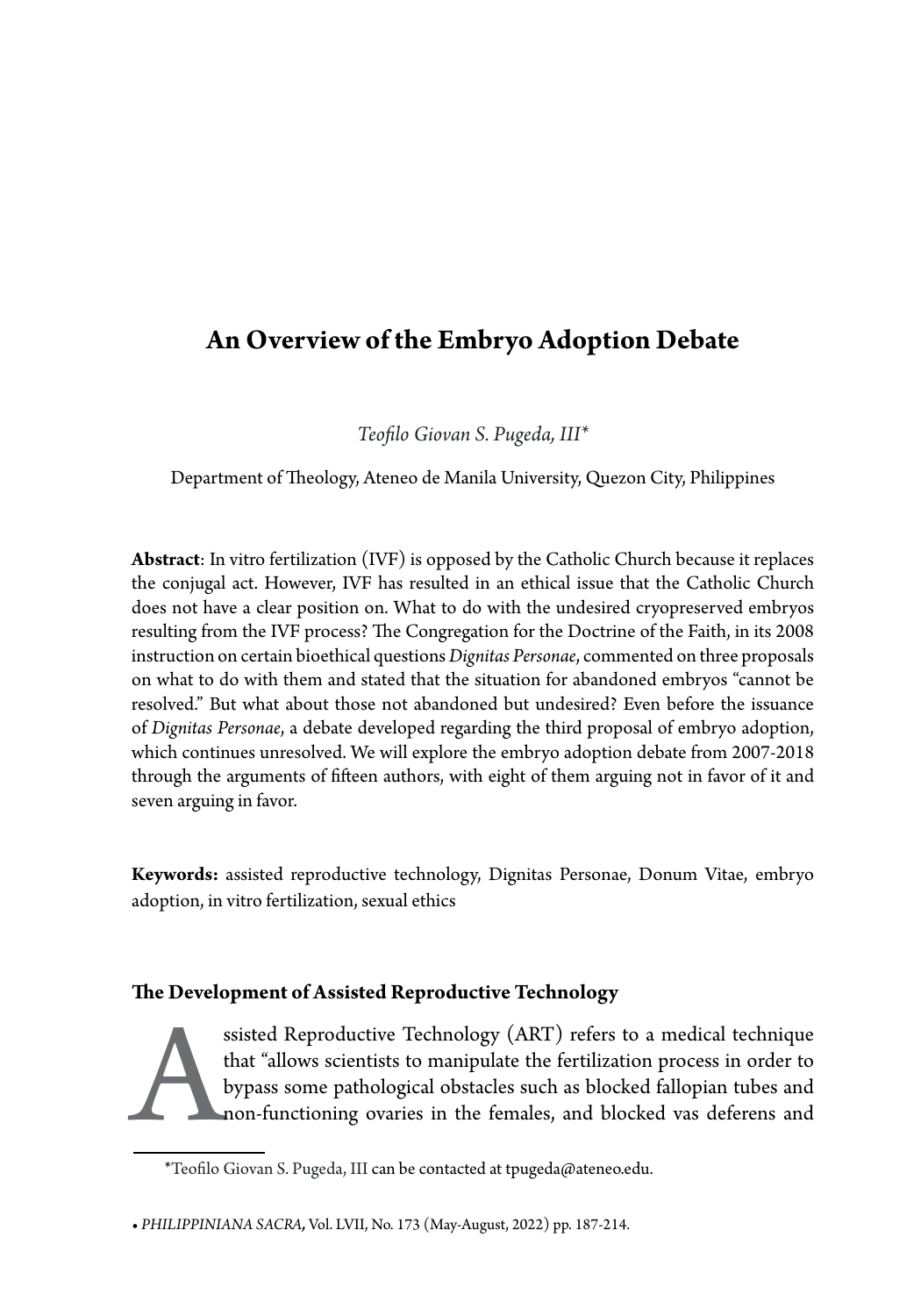low sperm count in the males."1 ART dates back to the 1890s when rabbit embryos already fertilized inside an Angora rabbit's womb were transplanted by Walter Heape into a Belgian hare rabbit's womb. Up until the early 1930s, ART remained largely theoretical. A breakthrough occurred in 1934 when the eggs and sperm of rabbits were successfully fertilized on a glass top of a watch by Gregory Pincus and subsequently implanted into a rabbit; other attempts were successful with rats. However, live births were not achieved by either animal. In 1938, John Rock together with Miriam Menkin tried to replicate the process with human eggs and sperm. By 1944 they were able to successfully fertilize in vitro a human embryo. Although not fully gestated, this marked the first time human fertilization occurred outside the sexual act. The next breakthrough was in 1959 when Min Chueh Chan achieved the live birth of a rabbit via in vitro fertilization (IVF). The next goal was to achieve the same with a human. This was precisely what Carl Wood and John Leeton tried to do in 1973, which would have been a success had the pregnancy not ended ectopically in less than a week.<sup>2</sup>

Robert Edwards, who had fertilized a human embryo in 1967, was in collaboration with Patrick Steptoe to also achieve live human birth via IVF. After an ectopic pregnancy in 1976, they finally achieved a successful live birth via IVF in 1978 with an infertile couple, Lesley and John Brown. Their child was named Louise. Within six months, two more successful live births via IVF were achieved. Given this quick succession, it was just a matter of improving the process since the chances for live birth via IVF remained very low. The first major improvement was in 1978 when Australian scientists developed hyper-stimulation of ovaries to retrieve more eggs than natural to fertilize more embryos for implantation for higher chances of live birth. This prompted the corresponding refinement of cryopreservation processes to store excess embryos. To date, millions of human embryos have been fertilized via IVF leading to at least 8 million live births $^3$  and at least 400 embryo adoptions. $^4$ Moreover, other ART methods developed, such as intrauterine insemination, intracytoplasmic sperm injection, and lower tubal ovum transfer. Among all these, IVF remains the predominant ART method.

 $^{\rm 1}$  Remah Moustafa Kamel, "Assisted Reproductive Technology after the Birth of Louise Brown." Journal of Reproduction & Infertility 14, no. 3 (2013): 96–109. https://www.ncbi.nlm.nih.gov/ pmc/articles/PMC3799275/#\_\_ffn\_sectitle.

 $^{\rm 2}$  An ectopic pregnancy occurs when the embryo attaches to one of the Fallopian tubes instead of the uterus, a situation which endangers the embryo's and mother's health.

<sup>3</sup> European Society of Human Reproduction and Embryology. "More than 8 million babies born from IVF since the world's first in 1978: European IVF pregnancy rates now steady at around 36 percent, according to ESHRE monitoring." ScienceDaily. www.sciencedaily.com/ releases/2018/07/180703084127.htm. 4

The first case was in 1997 when the organization Nightlife Christian Adoptions organized the first program to allow couples to adopt cryopreserved embryos. Marlene Strege gave birth to a baby named Hannah.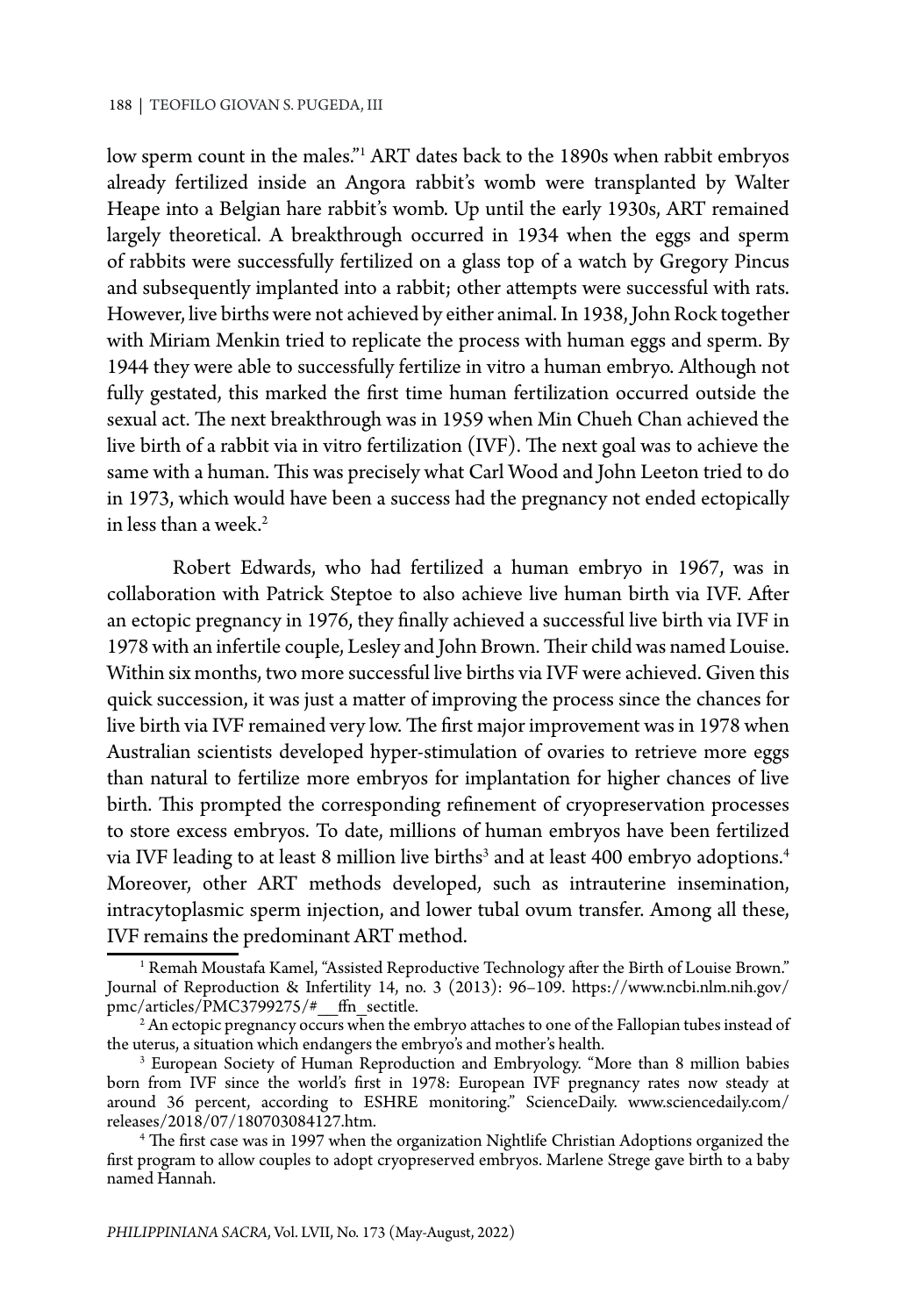The current process for an IVF begins with preliminary tests conducted on the woman and man to assess the health of the ovary, eggs, uterus, and semen. After approval comes a cycle of broadly five steps. The specifics can vary depending on the facility but the flow remains the same. As explained by William F. Collington, Jr, the first step is ovulation induction or the hyper-stimulation of ovaries through hormonal ingestion or injection to produce more eggs than natural. The second step is egg retrieval involving an ultrasound-guided needle entering the vaginal cavity. The third step is the collection of semen from the husband, partner, or a stranger, often through masturbation. The fourth step is fertilization where the retrieved eggs are placed in nutritive media in a Petri dish and mixed with the collected semen in a ratio of 1:50,000-100,000, respectively. As a result, multiple embryos are produced. The fifth is embryo implantation where around three embryos are implanted in the uterus to increase the likelihood of pregnancy. Excess embryos are cryopreserved or frozen in liquid nitrogen for later use if all implanted embryos fail to gestate, a common event given the highly technical nature of the process. In total, the process can take around three months with two or three cycles undertaken to increase the chances of pregnancy. Even then, the success rate of pregnancy remains below fifty percent. In the event of failure, the fifth step is repeated until a successful pregnancy is achieved and if there is a desire to have more children.

## **The Teachings of the Catholic Church**

In the wake of the first IVF live birth, those ART deemed morally illicit received opposition from the Catholic Church (Church),<sup>5</sup> whose officials and experts reacted negatively at the awarding of the Nobel Prize in Physiology or Medicine to Robert Edwards in 2010.<sup>6</sup> The opposition of the Church to ART deemed morally illicit is rooted in its doctrines on the nature of the conjugal act and the respect due to a person's dignity from conception. Notably, this opposition is directed only to ART deemed morally illicit (i.e. those that replace the conjugal act) implying that ART that acts "as an aid to the conjugal act and its fertility are permitted."7 Concerning the nature of the conjugal act, the Church teaches that conception of a child can morally

 $^{\rm 5}$  In recognition of the diversity within the Catholic Church, the phrase "Church" as used in this overview refers to its Ordinary Magisterium exercised through the Congregation for the Doctrine of the Faith.

 $^6$ Giuseppe Benagiano, Sabrina Carrara, and Valentina Filippi. "Robert G Edwards and the Roman Catholic Church." Reproductive Biomedicine Online 22, no. 7 ( June 1, 2011): 665–72. https://www. rbmojournal.com/article/S1472-6483(11)00157-X/fulltext.

<sup>7</sup> Congregation for the Doctrine of the Faith, *Dignitas Personae*, December 8, 2008, Vatican Archives, https://www.vatican.va/roman\_curia/congregations/cfaith/documents/rc\_con\_cfaith doc 20081208 dignitas-personae en.html, 12. (For a discussion on distinguishing between ART that aid the conjugal act and those that replace it, see: Doerfler, John F. "Assisting or Replacing the Conjugal Act: Criteria for a Moral Evaluation of Reproductive Technologies." The Linacre Quarterly 67, no. 3 (August 2000): 22–66. https://doi.org/https://doi.org/10.1080/20508549.2000.118775 83.).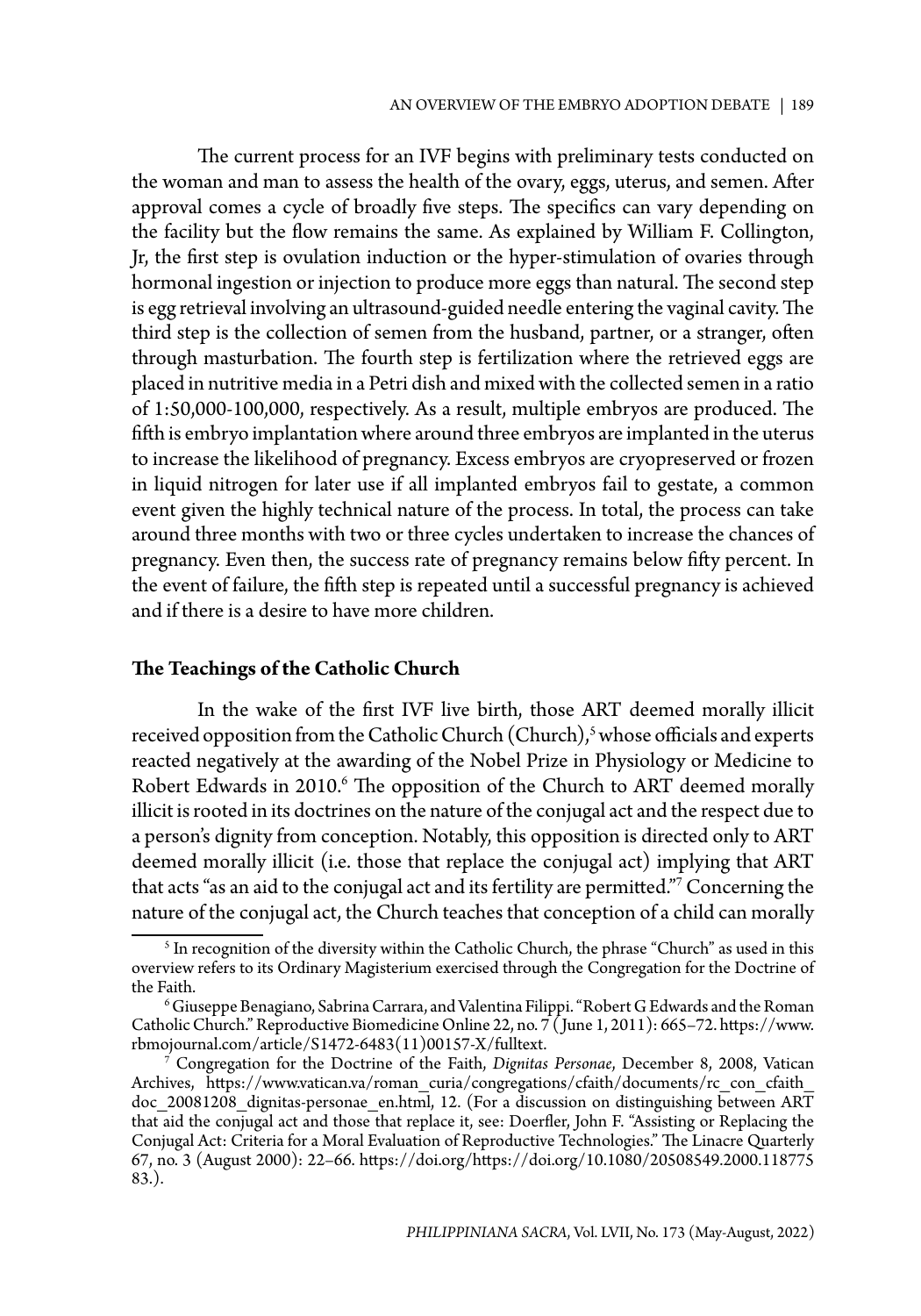occur only in the conjugal act (i.e. sexual intercourse in marriage) which has two integral aspects, the procreative (i.e. openness to the transmission of life) and the unitive (i.e. physical self-giving of the spouses to each other). Since both are integral to the conjugal act, the Church warns that " $[n]$ ever is it permitted to separate these different aspects to the point of excluding positively either the intention of procreation or the conjugal relation."8 When taken together, "the conjugal act preserves in its fullness the sense of true mutual love and its ordination towards [the person]'s exalted vocation to parenthood."<sup>9</sup> But when artificially separated, the conjugal act is replaced. IVF is a replacement of the conjugal act because the procreative aspect is artificially separated from the unitive aspect. Semen collection through masturbation is also held to be intrinsically wrong. IVF circumvents conjugality altogether when sperm from a stranger is used to fertilize the egg, thereby further undermining the moral unity between marriage and procreation.

Regarding respect for human dignity from conception, IVF, as noted, results in multiple embryos, some of which are implanted in the woman but not all those fully gestate, whether by naturally perishing or direct elimination by potassium chloride poisoning for reasons that include malformation. The remaining embryos are cryopreserved for later use, if at all. Thousands have been kept cryopreserved indefinitely for years.10 Other options for these embryos are being thawed out, allowed to perish, then medically discarded, or being used for research purposes where they are destroyed. This haphazard attitude towards the embryos is considered by the Church as an affront to their human dignity. It teaches that human dignity begins at conception, and the logical implication of this is that "[b]ecause it should be treated as a person from conception, the embryo must be defended in its integrity, cared for, and healed like every other human being."<sup>11</sup>

#### *Donum Vitae*

The Congregation for the Doctrine of the Faith (CDF) elaborated on these doctrines in its 1987 document *Donum Vitae*. Succinctly put, *Donum Vitae* defends

<sup>8</sup> Pius XII, "Allocution to the Members of the II World Congress of Fertility and Sterility," May 19, 1956, Vatican Archives, https://www.vatican.va/content/pius-xii/fr/speeches/1956/documents/ hf p-xii\_spe\_19560519\_fertilita.html. Original in French. Translation of United States Conference of Catholic Bishops used.

<sup>9</sup> Paul VI, Humanae Vitae, July 25, 1968, Vatican Archives, https://www.vatican.va/content/ paul-vi/en/encyclicals/documents/hf\_p-vi\_enc\_25071968\_humanae-vitae.html, 12.

 $^{10}$  In the United States of America alone, there were an estimated 600,000 cryopreserved embryos as of 2015. This number has surely risen and does not even account for the thousands of others in other countries. (see Jay Malone, "Ethics of Cryopreserved Embryo Adoption: Defrosting Dignitas Personae," Catholic Health Association of the United States, November 25, 2019, https://www. chausa.org/publications/health-care-ethics-usa/archives/issues/fall-2019/ethics-of-cryopreservedembryo-adoption-defrosting-dignitas-personae.)

 $11$  Catholic Church, Catechism of the Catholic Church, October 11, 1992, Vatican Archives, https://www.vatican.va/archive/ENG0015/\_\_P82.HTM, 2323.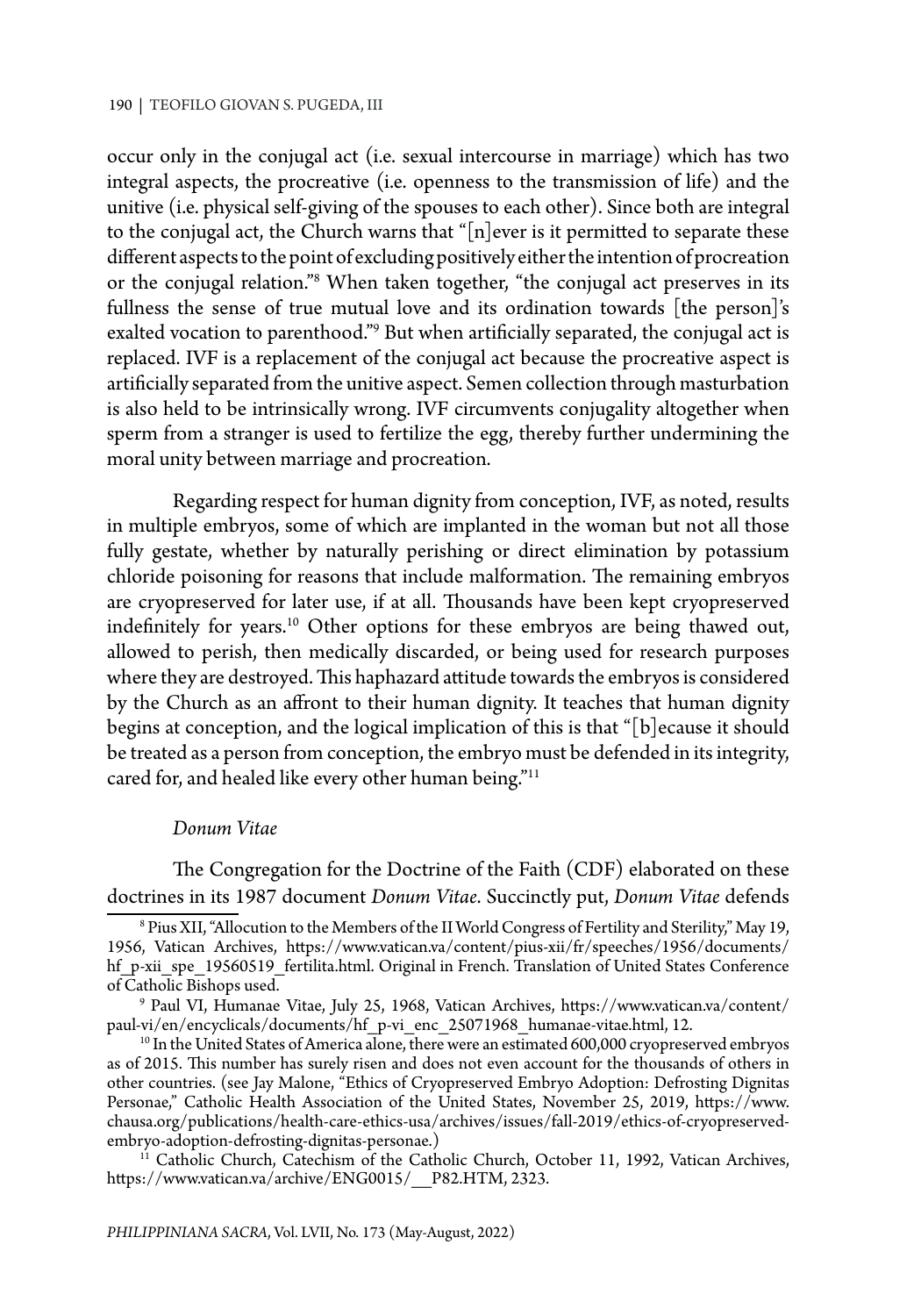the notion that "the gift of human life must be actualized in marriage through the specific and exclusive acts of husband and wife, in accordance with the laws inscribed in their persons and in their union."12 With this notion in mind, according to John M. Haas, "[t]he document did not judge the use of technology to overcome infertility as wrong in itself. It concluded that some methods are moral, while others because they do violence to the dignity of the human person and the institution of marriage—are immoral."13 Despite the teachings of *Donum Vitae*, ART continued to expand globally in the next two decades. In the same period, "new biomedical technologies which have been introduced in the critical area of human life and the family have given rise to further questions, in particular in the field of research on human embryos, the use of stem cells for therapeutic purposes, as well as in other areas of experimental medicine."14

#### *Dignitas Personae*

The CDF issued another document in 2008 entitled *Dignitas Personae*. According to Timothy F. Murphy, *Dignitas Personae* builds upon *Donum Vitae* in such a way that "[b]y its own account, *Dignitas Personae* offers no moral standards different from 1987, but it extends the standards from *Donum Vitae* to certain matters which were not in clear view [twenty-one] years earlier [italics added]."15 One topic that was significantly built upon was the freezing of embryos. Whereas *Donum Vitae*  dedicates only one paragraph to the topic—

*The freezing of embryos,* even when carried out in order to preserve the life of an embryo - cryopreservation - *constitutes an offense against the respect due to human beings* by exposing them to grave risks of death or harm to their physical integrity and depriving them, at least temporarily, of maternal shelter and gestation, thus placing them in a situation in which further offenses and manipulation are possible.16

*Dignitas Personae*, instead,dedicates eight paragraphs to the topic. Concerning it, *Dignitas Personae* reiterates what *Donum Vitae* said but then adds five paragraphs on proposals of what to do with them because the CDF had taken note that—

<sup>&</sup>lt;sup>12</sup> Congregation for the Doctrine of the Faith, Donum Vitae, February 22, 1987, Vatican Archives, https://www.vatican.va/roman\_curia/congregations/cfaith/documents/rc\_con\_cfaith\_ doc 19870222 respect-for-human-life\_en.html, 5.

<sup>&</sup>lt;sup>13</sup> John M. Haas, "Begotten Not Made: A Catholic View of Reproductive Technology." United States Conference of Catholic Bishops. United States Catholic Conference, Inc, 1998. http://www. usccb.org/issues-and-action/human-life-and-dignity/reproductive-technology/begotten-not-madea-catholic-view-of-reproductive-technology.cfm.

<sup>&</sup>lt;sup>14</sup> Dignitas Personae, 1.

<sup>&</sup>lt;sup>15</sup> Timothy F Murphy, "Dignity, Marriage and Embryo Adoption: A Look at Dignitas Personae." Reproductive Biomedical Online 23, no. 7 (December 2011): 860–68. https://www.rbmojournal. com/article/S1472-6483(11)00316-6/fulltext.

<sup>&</sup>lt;sup>16</sup> Donum Vitae, 6.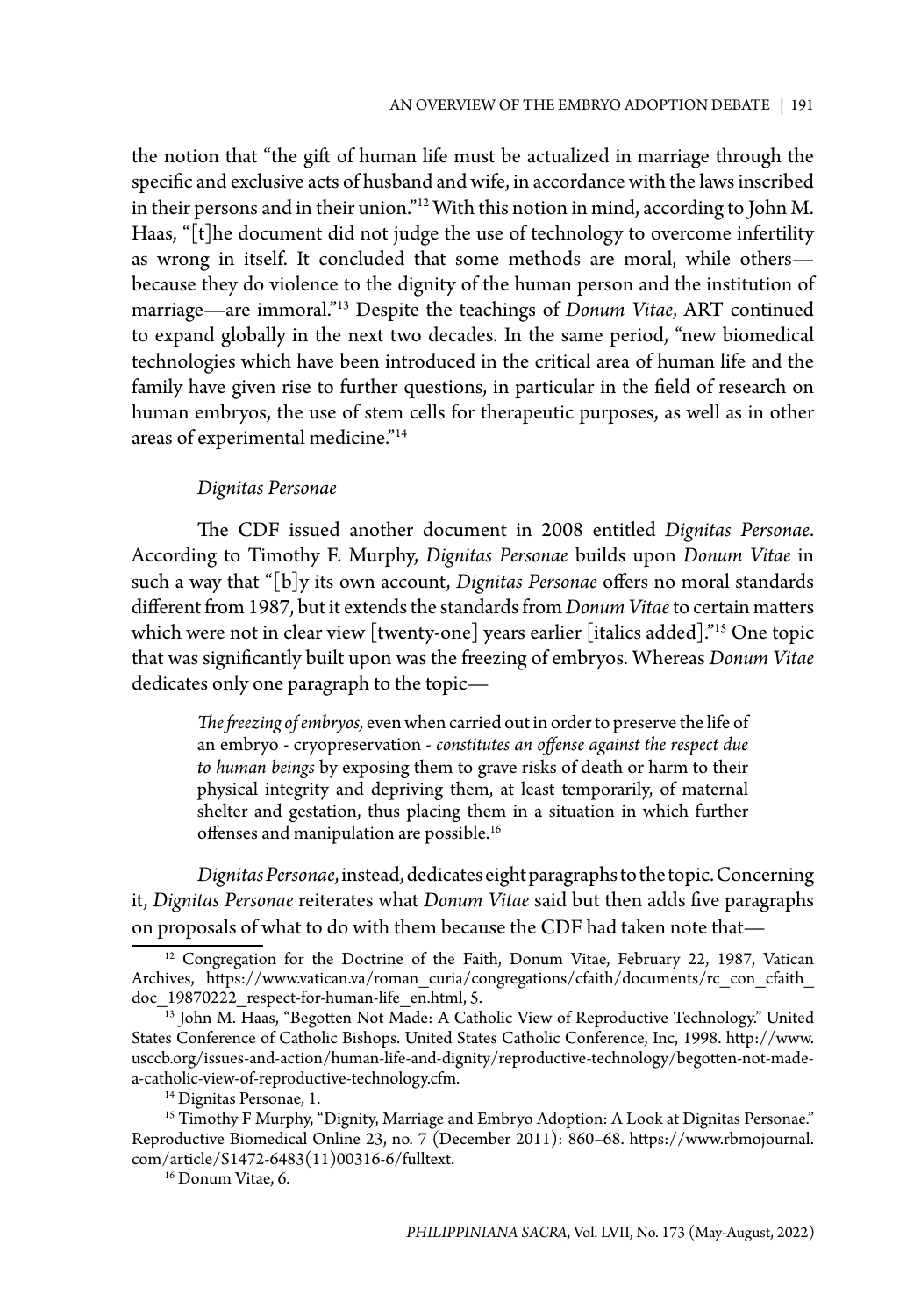Some of those who pose this question do not grasp its ethical nature, motivated as they are by laws in some countries that require cryopreservation centers to empty their storage tanks periodically. Others, however, are aware that a grave injustice has been perpetrated and wonder how best to respond to the duty of resolving it.<sup>17</sup>

Three proposals were mentioned: "use these embryos for research or for the treatment of disease," "put [the embryos] at the disposal of infertile couples as a *treatment for infertility*," and "prenatal adoption."18 All three were commented upon by the CDF in different manners. After which, the CDF stated that "[a]ll things considered, it needs to be recognized that the thousands of abandoned embryos represent a *situation of injustice which in fact cannot be resolved* [original italics]."<sup>19</sup> Some theologians would interpret *Dignitas Personae* as closing prenatal adoption as a moral option. In turn, other theologians would disagree with them and interpret *Dignitas Personae* as leaving it open. Understandably, a debate developed and continues unresolved. We will course through major arguments from both sides of the debate**.** However, before that begins, it is important to bear in mind the CDF's full take on the issue—

The proposal that these embryos could be put at the disposal of infertile couples as a treatment for infertility is not ethically acceptable for the same reasons which make artificial heterologous procreation illicit as well as any form of surrogate motherhood; this practice would also lead to other problems of a medical, psychological and legal nature.

It has also been proposed, solely in order to allow human beings to be born who are otherwise condemned to destruction, that there could be a form of "prenatal adoption." This proposal, praiseworthy with regard to the intention of respecting and defending human life, presents however various problems not dissimilar to those mentioned above.<sup>20</sup>

In this overview, prenatal adoption and embryo adoption are considered similar terms. "Embryo adoption," which was coined by the organization Nightlight Christian Adoptions, is used over alternative terms, such as "embryo donation," "embryo rescue," and "heterologous embryo transfer," because the term "arguably captures more faithfully aspects of the experience of parties to the practice."21 Embryo adoption is understood as the thawing of cryopreserved embryos to be implanted in a non-maternally related woman's uterus to be raised by her. The arguments presented

<sup>&</sup>lt;sup>17</sup> Dignitas Personae, 19.

<sup>18</sup> Dignitas Personae, 19.

<sup>19</sup> Dignitas Personae, 19.

<sup>20</sup> Dignitas Personae, 19.

<sup>&</sup>lt;sup>21</sup> Sarah-Vaughan Brakman and Darlene F. Weaver, "The Ethics of Embryo Adoption and the Catholic Tradition." Introduction. In *The Ethics of Embryo Adoption and the Catholic Tradition: Moral Arguments, Economic Reality, and Social Analysis*, 3–24. New York, NY: Springer, 2007.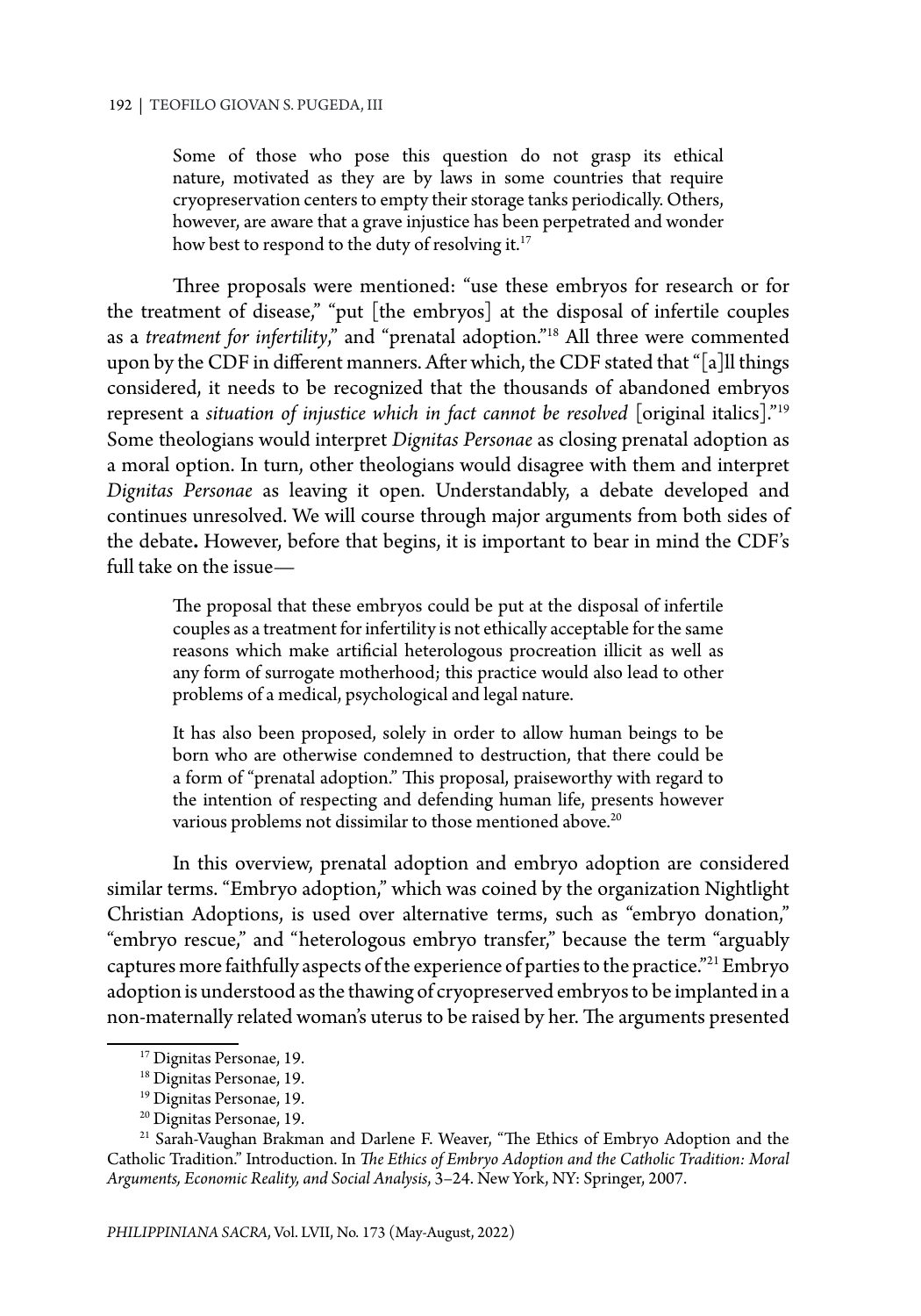here do not delve deeply into the moral differences between a married woman and a single woman, but the context makes clear if they apply to one or both. There is no discussion on whether the woman's sexual orientation is morally significant in choosing embryo adoption, but the CDF's statement on adoption by same-sex unions is to be considered.<sup>22</sup> The period 2007 to 2018 was chosen because it represents the debate just before the issuance of *Dignitas Personae* up to a decade of response to it. Moreover, fifteen authors were selected based on their use of distinct arguments, without detriment to other authors who have written on embryo adoption before that period, in the same period, and since.<sup>23</sup> There are two points of agreement among the authors. The first point is that it is morally illicit to seek fertilization outside of the conjugal act, and the second point is that the cryopreserved embryo has human dignity. We now examine their arguments to see where they diverge.

## **Arguments Not in Favor of Embryo Adoption**

#### *William Stempsey*

William Stempsey raises concern with the language employed to frame discussions regarding embryo adoption by suggesting that the terms "adoption," "surrogacy," and "rescue" limit the discussions by influencing the way questions are to be analyzed thereby drawing the discussions away from other moral issues involved in the practice.<sup>24</sup> Instead, he favors the term "Heterologous Embryo Transfer (HET)," as morally neutral. To bolster his position, he points to the nuances always attached to analogy and metaphor. In this sense, words used analogously and metaphorically do not univocally transmit the same precise meanings from one phenomenon to another. He admits, though, that there are values brought forth from analogies and metaphors. To use an example, to say that "grace washes my soul" is to highlight a truth in a non-literal sense by likening grace with water. Stempsey suggests that analogy and metaphor require caution "for the metaphor chosen is likely to presume

<sup>&</sup>lt;sup>22</sup> Congregation for the Doctrine of the Faith, Considerations Regarding Proposals To Give Legal Recognition to Unions between Homosexual Persons, 3 June 2003, Vatican Archives, https:// www.vatican.va/roman\_curia/congregations/cfaith/documents/rc\_con\_cfaith\_doc\_20030731\_ homosexual-unions\_en.html.

<sup>&</sup>lt;sup>23</sup> Although this overview is limited to fifteen authors, other authors not in favor of embryo adoption are Nicholas Tonti-Filippini, Luke Gormally, Tracy Jamison, and Irene Alexander, while other authors in favor of embryo adoption are Germain Grisez, William May, Edward Furton, and Glenn Breed. For European perspectives, see: Justo Aznar, Miriam Martínez-Peris, Pedro Navarro-Illana, "Moral assessment of frozen human embryo adoption in the light of the Magisterium of the Catholic Church," 23, no.1 (2017): 137-149.

<sup>24</sup> William E Stempsey, "Heterologous Embryo Transfer: Metaphor and Morality," in The Ethics of Embryo Adoption and the Catholic Tradition Moral Arguments, Economic Reality and Social Analysis (New York, NY: Springer, 2007), pp. 25-42.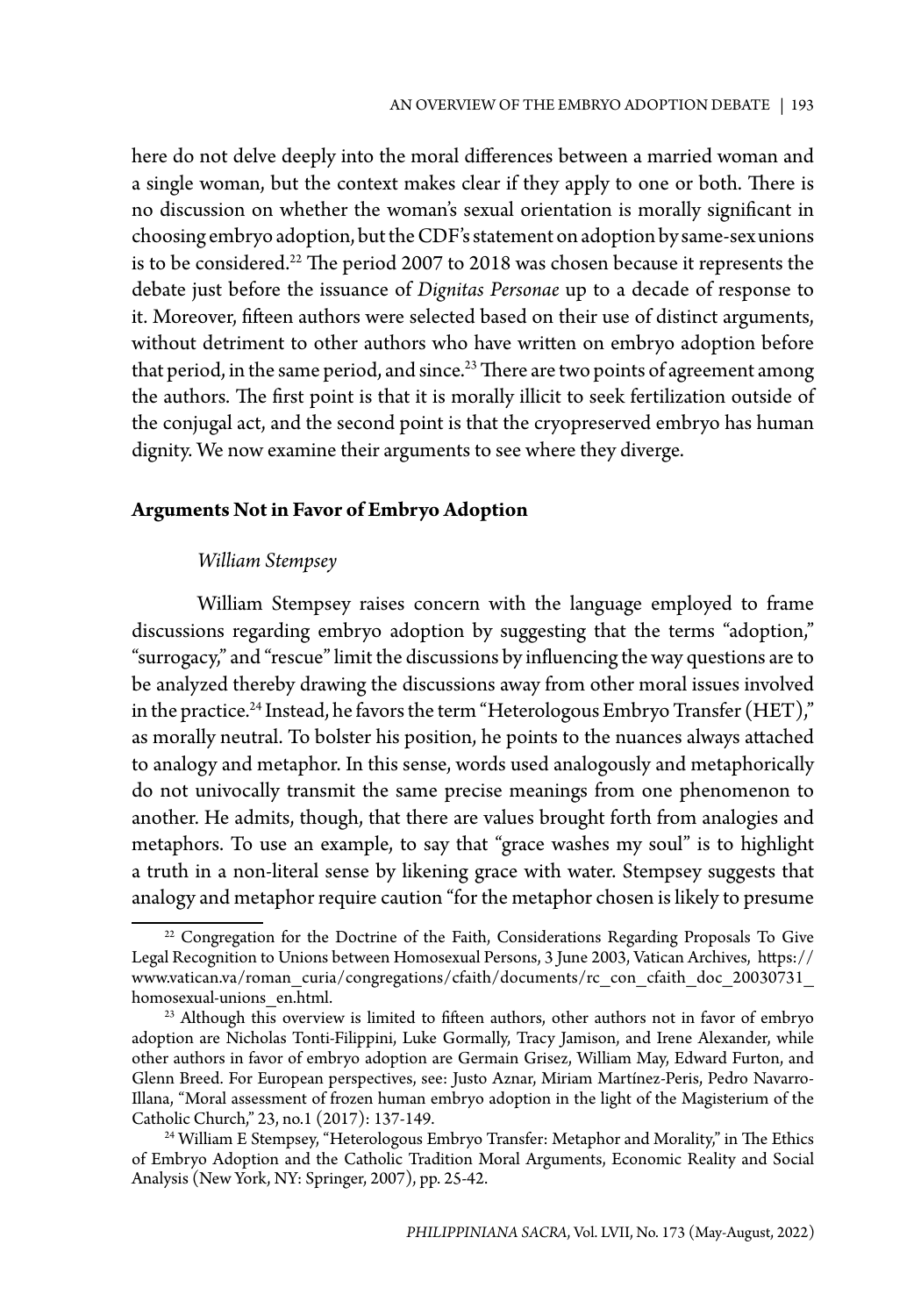#### 194 | TEOFILO GIOVAN S. PUGEDA, III

the answer to the moral conundrum under consideration." As applied to embryo adoption, he is concerned that "using this term leads to a premature closure of the moral question." He believes that—

To call HET an adoption misses some clear differences between the two practices and risks begging the moral question. It is true that "adoption" is used to signify the permanent assumption of care for all sorts of things, dogs and cats, for example. But the risk in using "adoption" in the case of HET is that if we see the adoption of a needy child as good, then assuming that the embryo is human life can lead to the premature conclusion that HET is just like adoption of a needy child. But that is precisely the moral question to be decided.25

Building upon his caution concerning the terminology employed, Stempsey points to the unequal conditions the embryos find themselves in throughout the whole process from fertilization to implantation. Upon fertilization, already some embryos are deemed more viable than others for implantation. The ones deemed less viable are cryopreserved. But upon thawing, at least 50% do not survive and for the remaining that do survive, some are healthier than others. Diminishing returns occur when the non-implanted surviving embryos are cryopreserved again. In this scenario, Stempsey questions the justice of choosing which embryos are to be prioritized in HET. He writes "[p]resuming that each embryo has equal human dignity, and given the difficulty in judging viability of frozen embryos, the task of fair selection of which embryos will be implanted is daunting."26

Stempsey is concerned with the impact HET could have on Catholic healthcare facilities. For one thing, HET involves technical procedures that may divide the attention of an already challenged healthcare staff exercising stewardship over limited resources. At the same time, the distribution of cooperation with the morally unacceptable IVF is not always clear. IVF cannot be conducted in Catholic healthcare facilities; hence decisions to dispose of unwanted embryos would most likely be made in the IVF clinic. He notes that "[i]f such quality decisions are left to the IVF clinic and only those embryos that pass muster are sought by the Catholic hospitals, it seems that the cooperation becomes more proximate."27 Important to also consider is the possible scandal if HET is practiced in Catholic healthcare facilities. The faithful may be confused with the Church's teachings if HET is accepted but IVF is not. As a possible resolution, he suggests thawing the embryos to perish as a moral option by invoking the ordinary-extraordinary means of treatment distinction. Cryopreservation may constitute an extraordinary means that calls for termination.

<sup>&</sup>lt;sup>25</sup> Stempsey, "Heterologous Embryo Transfer: Metaphor and Morality," 29.

<sup>&</sup>lt;sup>26</sup> Stempsey, "Heterologous Embryo Transfer: Metaphor and Morality," 34.

<sup>&</sup>lt;sup>27</sup> Stempsey, "Heterologous Embryo Transfer: Metaphor and Morality," 38.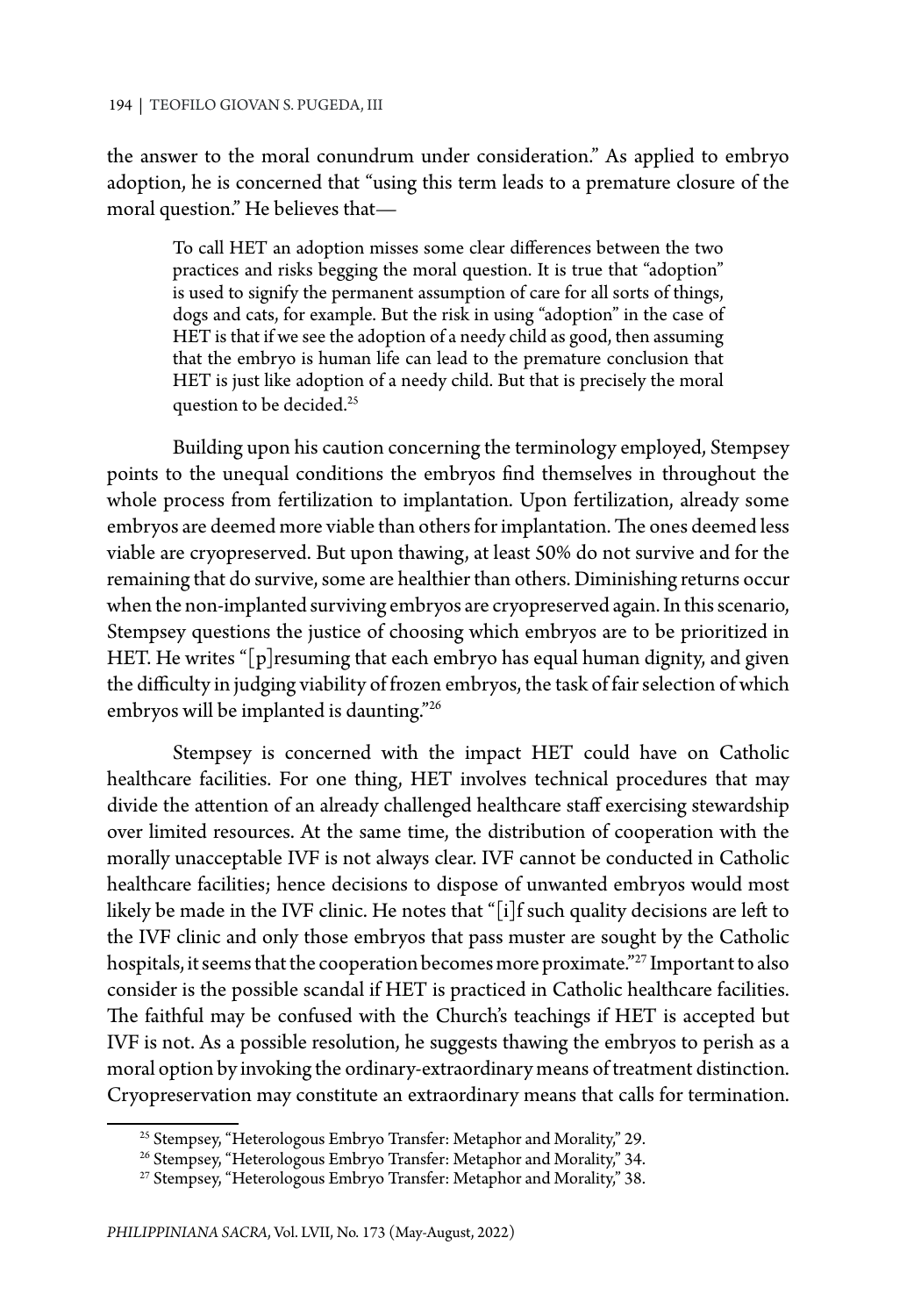In the end, Stempsey does not explicitly reject HET but states that " $[w]$ hile there may be no argument for the intrinsic evil of HET that is compelling to all, it would be improper to conclude that this should justify Catholic hospitals to venture into HET"<sup>28</sup>

## *Catherine Althaus*

Catherine Althaus furthers the debate by integrating a theology of the body analysis into it.29 Like Stempsey, she shies away from the term "embryo adoption," but unlike him, she prefers the term "embryo transfer." She focuses on the moral object of embryo transfer within the gradual progression of the nuptial stages of life. She presents the different dimensions of parenthood, namely (1) material capacity, received upon one's conception, (2) physiological capacity, developed during adolescence, (3) aspirational capacity, experienced during courtship, (4) marital capacity, shared within matrimony, (5) and actual marital capacity, normalized upon the child's conception. Concurrently as the last, (6) genetic motherhood and fatherhood begins under which the mother has (7) gestational motherhood while the father has (8) social fatherhood. Upon birth, gestational motherhood ends, and (9) social motherhood commences. In this progression, she asserts "that genetic and gestational motherhood are intrinsically connected through, and within, the body of the woman." As a result, she believes that "gestational motherhood emanates from genetic motherhood as an ontological extension of the conjugal union of husband and wife, because the embryo is a new personal embodiment of that union."30 In other words, by the genetic and gestational motherhood of the woman, her embryo is ontologically tied to her and her spouse as part of the lived reality of the conjugal union. Embryo transfer, in this sense, disrupts this lived reality.

Althaus, agreeing with Stempsey, also questions the equation between receiving an embryo and receiving a child through traditional adoption. In the former, she believes that the woman seeking embryo transfer is more akin to the woman seeking an IVF, albeit indirectly. In her words, "[a]ccording to the theology of the body, embryo transfer is the type of act that continues the domination and objectification of each of the parties to the act – the man, the woman, and the child – that is associated with the IVF process that marked the child's conception."31 Nevertheless, she does critique traditional adoption as another form of disruption

<sup>&</sup>lt;sup>28</sup> Stempsey, "Heterologous Embryo Transfer: Metaphor and Morality," 40.

<sup>&</sup>lt;sup>29</sup> Catherine Althaus, "Human Embryo Transfer and the Theology of the Body," in The Ethics of Embryo Adoption and the Catholic Tradition Moral Arguments, Economic Reality and Social Analysis (New York, NY: Springer, 2007), pp. 43-68.

<sup>&</sup>lt;sup>30</sup> Althaus, "Human Embryo Transfer and the Theology of the Body," 51.

<sup>&</sup>lt;sup>31</sup> Althaus, "Human Embryo Transfer and the Theology of the Body," 52.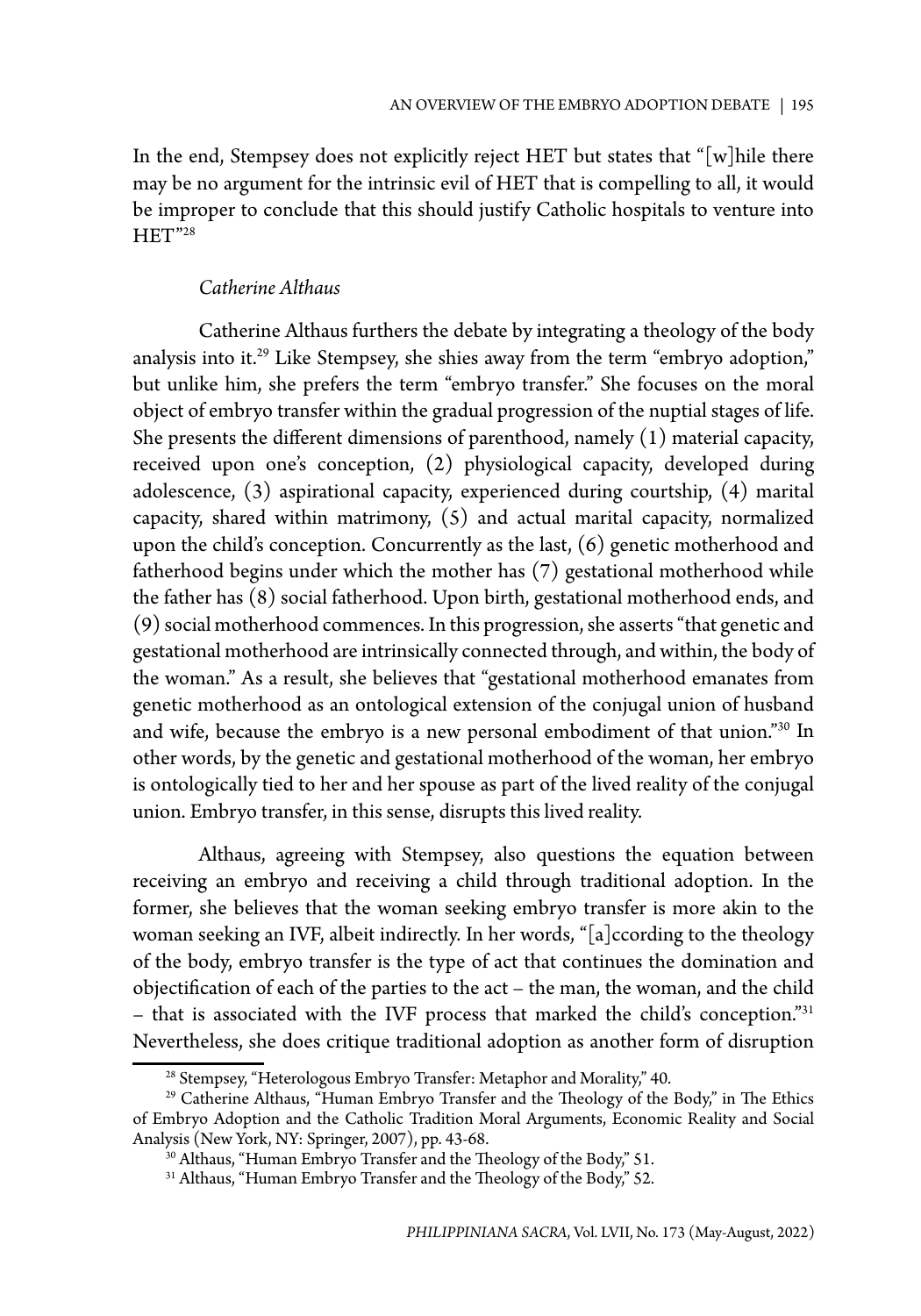to the lived reality of the conjugal union if the genetic parents are capable of raising the child without harm but do not do so. Still, traditional adoption remains of a different moral order than embryo transfer. She clarifies that "[traditional] adoption creates a socially constructed parenthood that recognizes a "completed" conjugal act (inclusive not only of conception but also gestation and birth) whereas the act of embryo transfer directly aims to emulate the conjugal act by directly contributing to the attempt to simulate normal conception, gestation, and birth."32 From this line of thought, what occurs in embryo transfer is a sort of simulated pregnancy.

Althaus places this simulated pregnancy vis-à-vis the marital covenant. To be pregnant "must be inseparably procreative and unitive, and it is this openness to inseparable procreation and union within the marital covenant that has to be chosen."33 In her view, embryo transfer resulting in a simulated pregnancy violates this marital covenant precisely because it is neither procreative (as morally understood in the conjugal act) nor unitive. As a consequence, the embryo is deprived of the familial setting in which the conjugal act takes place. For Althaus, this means that the embryo does not have the "conjugal union and communion of persons achieved in the bodies of [a] genetically bonded mother, father, and child."34 Unfortunately, she does not provide any actions on how to remedy the situation. In the end, she concludes that "[t]he theology of the body embedded in the nuptial stages of life argument that [she has] proposed...is one that supports human dignity by being personalistic and relational where all parties are treated as subjects (and not objects) in their own right while being in communion."<sup>35</sup>

## *Tadeusz Pacholczyk*

Tadeusz Pacholczyk acknowledges in light of the children born from embryo adoption that "each frozen embryo is not an anonymous grouping of cells, but a child with his or her own specific traits."<sup>36</sup> His opinion, however, is that embryo adoption is morally illicit. His main premise is that transferring an embryo for whatever reason is *de facto* wrong. Similar to Althaus, he defends the proper exercise by spouses of their procreative powers exclusively for each other. For Pacholczyk, "[e]mbryo adoption... opens [the woman's] womb to an embryo produced by strangers, and [he] would posit that such an action illicitly invokes her procreative powers apart from a marital

<sup>&</sup>lt;sup>32</sup> Althaus, "Human Embryo Transfer and the Theology of the Body," 54.

<sup>&</sup>lt;sup>33</sup> Althaus, "Human Embryo Transfer and the Theology of the Body," 59.

<sup>&</sup>lt;sup>34</sup> Althaus, "Human Embryo Transfer and the Theology of the Body," 62.

<sup>&</sup>lt;sup>35</sup> Althaus, "Human Embryo Transfer and the Theology of the Body," 65.

<sup>&</sup>lt;sup>36</sup> Tadeusz Pacholczyk, "On the Moral Objectionability of Human Embryo Adoption," in The Ethics of Embryo Adoption and the Catholic Tradition Moral Arguments, Economic Reality and Social Analysis (New York, NY: Springer, 2007), pp. 69-83.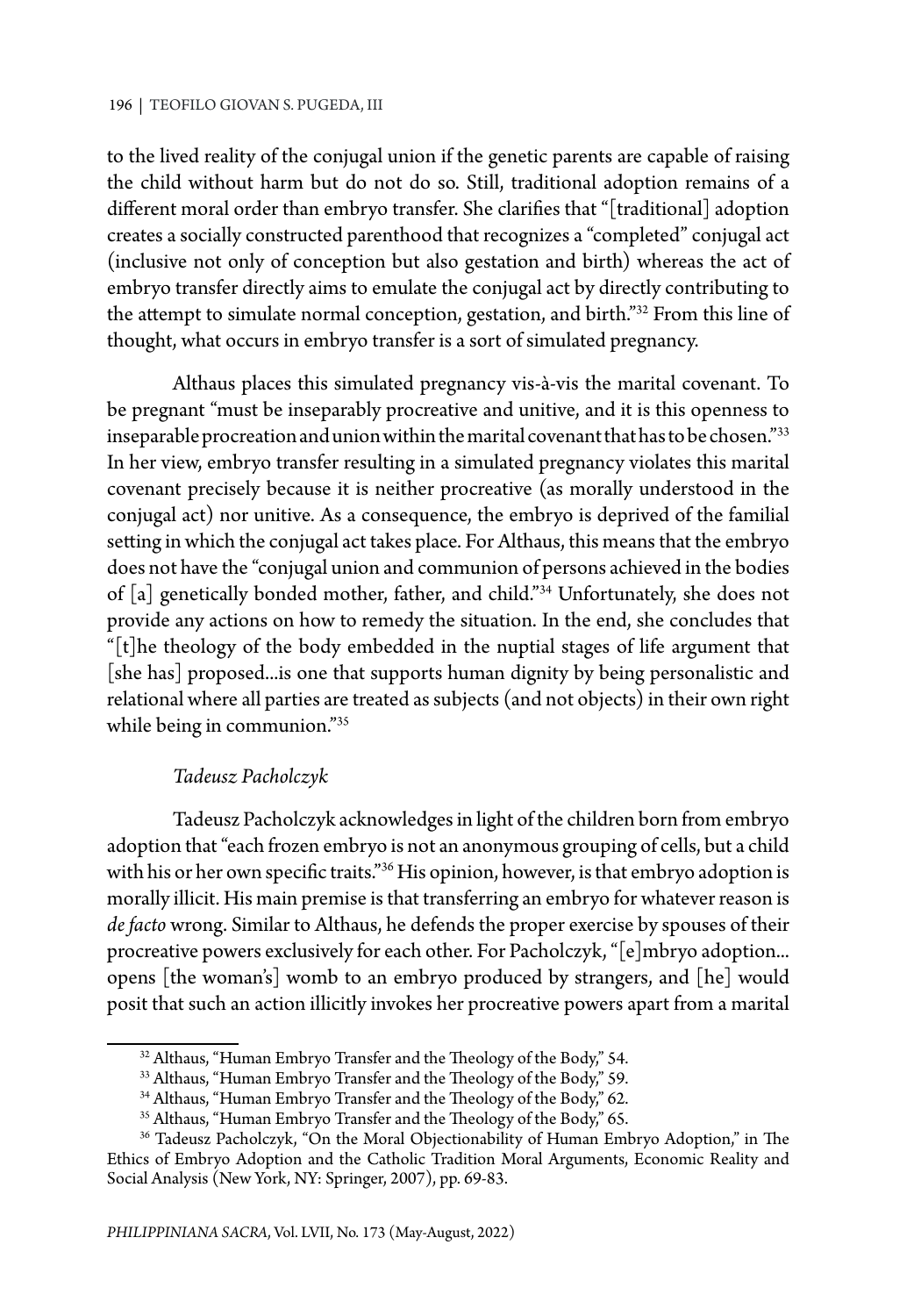act with her husband."37 As designed by God, the woman is called to exercise her procreative powers in direct collaboration with her husband, and not without him by directly impregnating herself even with the consent of her husband. Building on Althaus' notion regarding the marital covenant, Pacholczyk reminds us that the lived reality of the conjugal act is greater than either of the spouses or them together because the third party to every marriage is God, and therefore neither of the spouses is empowered to deviate from the language of their bodies as continuously written by God throughout their marriage, and "[e]mbryo adoption would appear to violate the language of a woman's body, because the very mode of self-giving written into her body is subverted as she dissociates pregnancy from marital self-donation."38

Pacholczyk deepens his argument by situating procreation as neither fertilization alone nor pregnancy alone but essentially both as one unified process. Embryo adoption, for him, cleaves this unified process by treating pregnancy as a separate experience from that of fertilization. In his words—

Procreation in this broad context includes the inscribed intentionality of the conjugal act up to its implied finality at birth, and encompasses all the stages of pregnancy. Pregnancy should not be misconstrued as a kind of superaddition to procreation, an incidental form of nurturing or fostering which happens as a post[-]procreative reality; it is rather an integral and deeply expressive manifestation of human procreation itself.<sup>39</sup>

He does not believe that the intention to help a child is a legitimate reason to pursue embryo adoption. He refers to the inner order of the conjugal act as one of service. To attempt to introduce life into their lived reality apart from the conjugal act seems to "invoke the manipulative dynamic of masters rather than servants within the delicate procreative arena of marriage, not unlike the dynamic which created the embryos in the first place through IVF." He admittedly welcomes the children already born of morally illicit means such as embryo adoption but is clear that having children is not the only good that spouses can and must aspire for. In the lack of children—

The proper response here does seem to lie in the hidden and mysterious affirmation that a better state of affairs will always ultimately prevail whenever we choose to pursue the right and the good rather than choosing to violate the moral law, and although certain goods that we might be attracted towards initially will not be ours, other goods of a different and more profound kind will in fact accrue to us.<sup>40</sup>

<sup>&</sup>lt;sup>37</sup> Pacholczyk, "On the Moral Objectionability of Human Embryo Adoption," 71.

<sup>38</sup> Pacholczyk, "On the Moral Objectionability of Human Embryo Adoption," 73.

<sup>39</sup> Pacholczyk, "On the Moral Objectionability of Human Embryo Adoption," 75.

<sup>40</sup> Pacholczyk, "On the Moral Objectionability of Human Embryo Adoption," 81.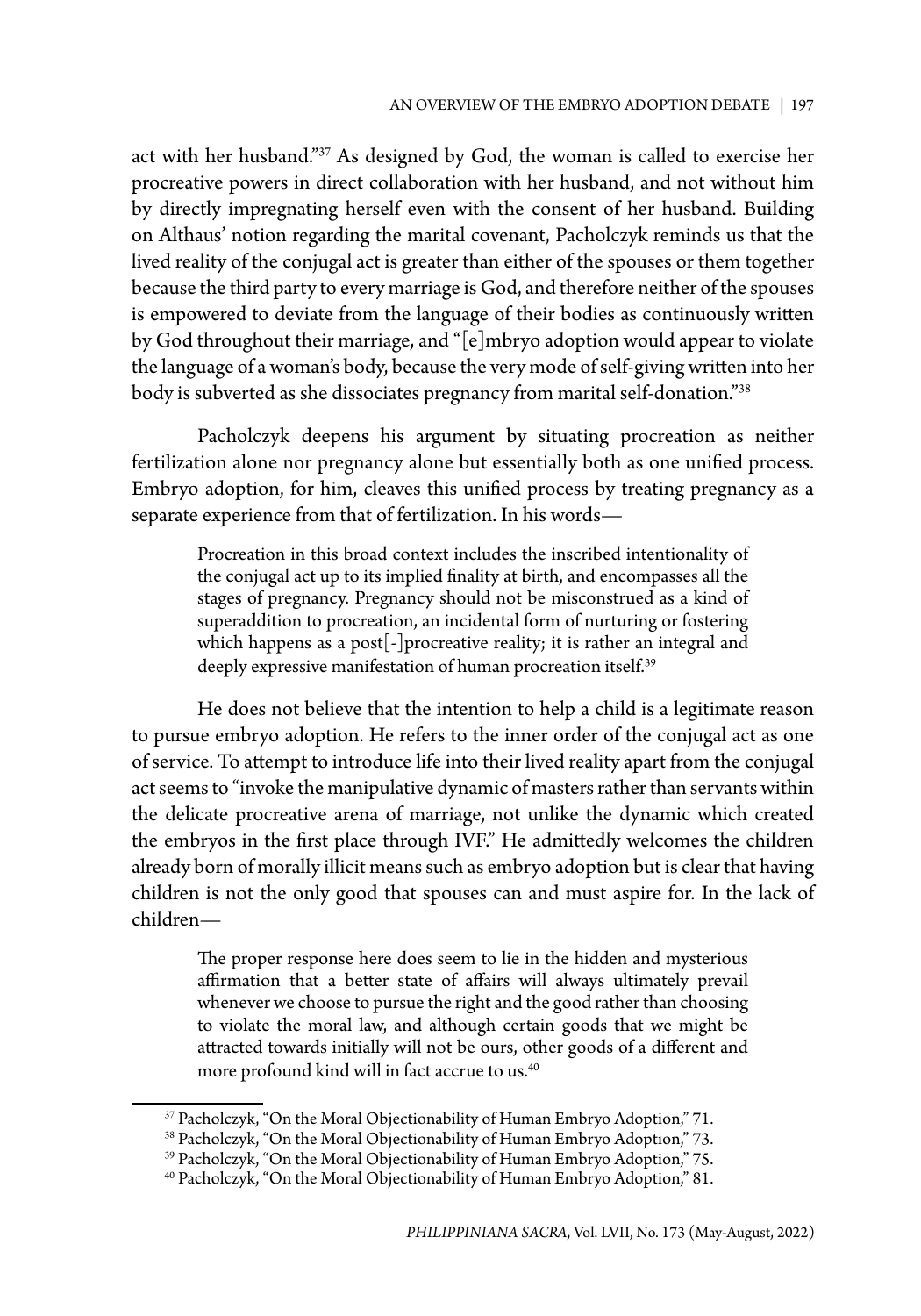Echoing Stempsey, Pacholczyk also worries about the effect that legitimizing embryo adoption would have when the decision-making regarding the production of embryos is left to the IVF clinic. He anticipates that IVF clinics would produce embryos without scruple in the belief that there would be couples who could adopt them. Worse, these IVF clinics might engage in the business of offering cryopreserved embryos for infertile couples. Though, unlike Stempsey, he does not believe that allowing them to thaw and perish by appealing to the ordinary-extraordinary means of treatment distinction is the best moral option since the embryos are not at a point of imminent death. Rather, he suggests that these cryopreserved embryos be allowed to naturally perish over the period that they remain frozen.<sup>41</sup>

### *Christopher Oleson*

After the issuance of *Dignitas Personae,* Christopher Oleson describes the mood at the time, "[i]f there is a general consensus regarding *Dignitas [P]ersonae's* discussion of the rescue of human embryos by means of HET, it is that *Dignitas [P] ersonae's* treatment of the question is more ambiguous than either side was hoping for [italics added]."42 But he believes that "when one takes fully into account what is affirmed in the document, there is no reasonable reading of it which does not ultimately entail that heterologous embryo rescue is morally illicit."43 Like Pacholczyk, his line of argumentation is that it is flawed logic to justify embryo transfer by appealing to the intention to adopt a child. He points out that *Dignitas Personae* plainly stated that "[t]he proposal that these embryos could be put at the disposal of infertile couples as a treatment for infertility is not ethically acceptable for the same reasons which make artificial heterologous procreation illicit as well as any form of surrogate motherhood" and later on claims that embryo adoption "presents...various problems not dissimilar to those mentioned above." Based on the wording, Oleson says that if embryo transfer to treat infertility, for artificial heterozygous procreation, and surrogacy motherhood are rejected for their inherent moral problems regardless of intention, then it cannot be said that the intention of embryo transfer to adopt a child is justification enough to pursue embryo adoption. Rather than leaving the issue of embryo adoption open, he suggests that the whole framework of *Dignitas Personae* and the moral principles elucidated therein seem to be against embryo adoption.

<sup>&</sup>lt;sup>41</sup> This suggestion is impractical for two reasons: The first is that the lifespan of a cryopreserved embryo is indeterminate. There are 20 year old cryopreserved embryos that remain viable. The second is that legal systems often put a limit on the cryopreservation of abandoned embryos, usually 5 years. There is pressure to thaw them before they naturally perish while frozen, whenever that would be.

 $42$  Christopher Oleson, "Dignitas Personae and the Question of Heterologous Embryo Transfer," The Linacre Quarterly 76, no. 2 (May 2009): pp. 133-149.

<sup>43</sup> Oleson, "Dignitas Personae and the Question of Heterologous Embryo Transfer," 134.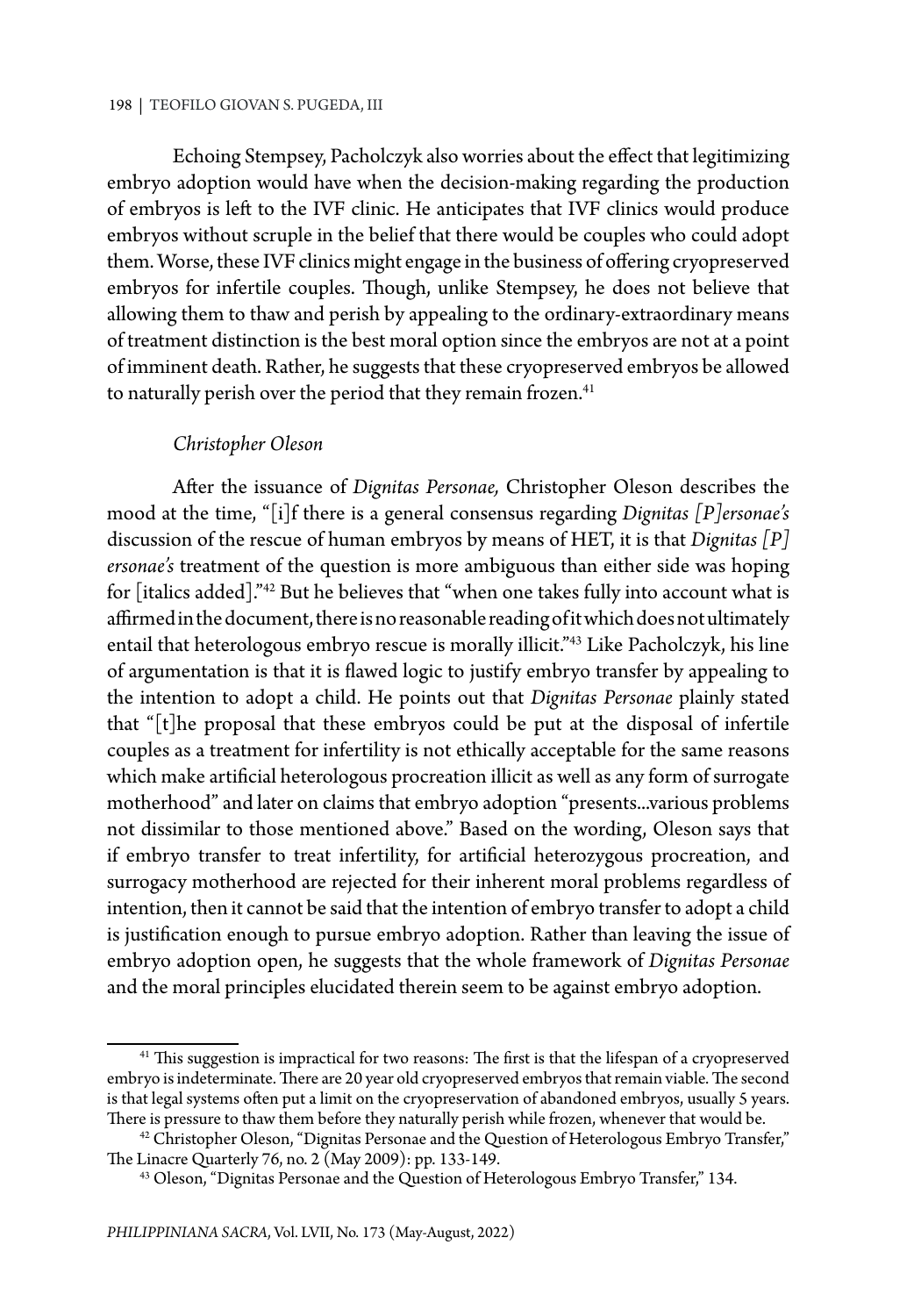## *John S. Grabowski and Christopher Gross*

John S. Grabowski and Christopher Gross argue that the document's full take on embryo adoption "is best read not as an absolute condemnation which designates the act as intrinsically evil but as a prudential judgment against the practice in the current circumstances created by the culture of death in many parts of the world."44 Concerned with the broad language used in *Dignitas Personae,* they critique Althaus because she "make[s] the distinction between adoptive and biological parenthood… apart from any theology or definition of parenthood."45 They also critique Pacholczyk because he "focus[es] almost exclusively on the physical processes involved in embryo transfer"46 and "failed to examine these physical processes within a broader and biblically grounded theology of adoption."<sup>47</sup> Furthermore, unlike Oleson, Grabowski and Gross do concede some justification underlying the decision to undergo embryo transfer by appealing to the intention to adopt a child. They do so by viewing adoption as a covenant. Through the Old and New Testaments, adoption language has been employed to signify a newly created familial relationship that does not distinguish between biological and adoptive kinship. Citing Stephen Post, they claim that "for early Christians, [traditional] adoption was not merely an act of charity but a logical extension of their own spiritual adoption."48 With these in mind, they go beyond the physicalism of the previous arguments and suggest that embryo adoption is morally neutral.

Regardless of its moral neutrality, Grabowski and Gross claim that embryo adoption may be a form of cooperation with the IVF industry. In which case, the moral responsibility is to err on the side of caution by not doing it. Like Stempsey, they are concerned that "[e]mbryo adoption gives the appearance that the Catholic community is collaborating with the fertility industry and harbors no objections to procedures like IVF."49 Grabowski's and Gross' line of argumentation is that the prohibition of embryo adoption is "based on a prudential judgment concerning the potential for scandal and cooperation with evil in the present cultural context."50 They believe that *Dignitas Personae* takes very seriously the social conditions in

<sup>44</sup> John S. Grabowski and Christopher Gross. "Dignitas Personae and the Adoption of Frozen Embryos," *The National Catholic Bioethics Quarterly* 10, no. 2 (2010): 307–28. https://doi.org/ https://doi.org/10.5840/ncbq201010255.

<sup>45</sup> Grabowski and Gross, "Dignitas Personae and the Adoption of Frozen Embryos," 317.

<sup>46</sup> Grabowski and Gross, "Dignitas Personae and the Adoption of Frozen Embryos," 313.

<sup>47</sup> Grabowski and Gross, "Dignitas Personae and the Adoption of Frozen Embryos," 313.

<sup>&</sup>lt;sup>48</sup> Grabowski and Gross, "Dignitas Personae and the Adoption of Frozen Embryos," 321. (c.f. Stephen G. Post, "Adoption Theologically Considered," Journal of Religious Ethics 25.1 (Spring 1997): 152.).

<sup>49</sup> Grabowski and Gross, "Dignitas Personae and the Adoption of Frozen Embryos," 325.

<sup>50</sup> Grabowski and Gross, "Dignitas Personae and the Adoption of Frozen Embryos," 318.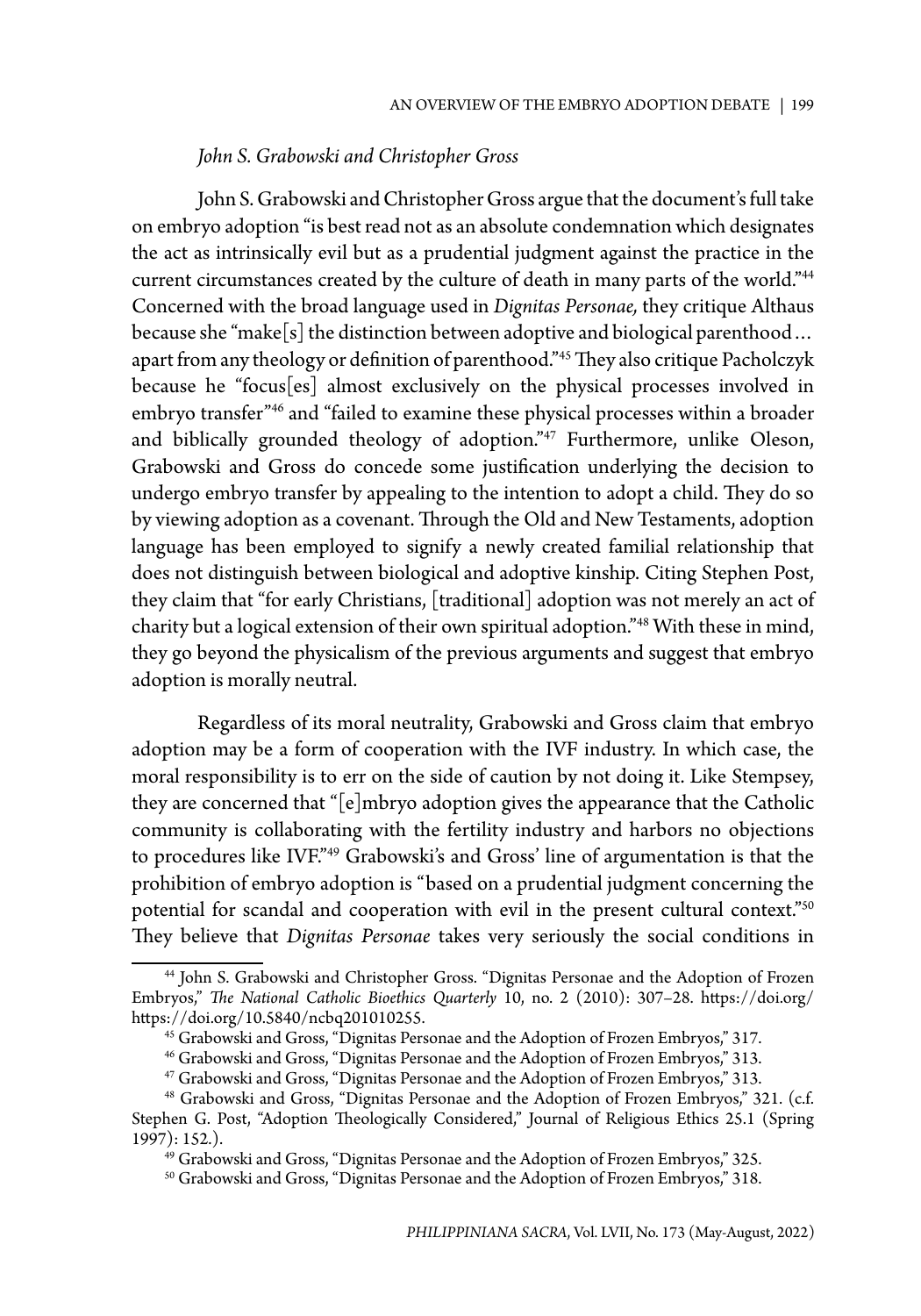which its teachings will be received and so prohibits embryo adoption for the sake of prudence, knowing that its approval may be interpreted to justify other things. They propose as a way out of embryo adoption's potential for scandal and cooperation with evil that "[i]f a government ban were placed on IVF-[Embryo Transfer] and thus the production of excess embryos halted, then embryos could be licitly adopted."<sup>51</sup>

#### *Thomas Nelson*

Thomas Nelson offers a personalist interpretation of the issue via the philosophical anthropology of John Paul II, who once said that "the personal order is the only proper plane for all debate on matters of sexual morality."52 Nelson does this to veer away from the emphasis on the definition of procreation in the previous arguments. He argues that the lack of relatedness between the embryo and the woman whose uterus it will be implanted in renders HET immoral, but not necessarily intrinsically wrong, "because who is transferred into whom is a specifying circumstance of the objective act of transfer and nurturance of the embryo."53 He grounds his interpretation in Richard St. Victor's definition of the human person as "an individual existence of a rational nature."54 This existence is fully unique, embodied, and embedded in nature, but not equated to it due to the human person's capacity for a soul. The human person exists not only for himself or herself but in personal relation to others. This personal relatedness should help determine the morality of HET.

Nelson argues that this personal relatedness, experienced through one's embodiment, is determined by one's essential incommunicability, the source of one's unique capacity to be loved.<sup>55</sup> Essential incommunicability is also determined, to some extent, by one's personal relatedness. We are called to recognize our essential incommunicability only in certain others. For many, the conjugal act is one such avenue. If in the conjugal act both spouses engage their entire embodied persons to "become one flesh," then their personal relatedness to each other receives an added special dimension of exclusivity, and so do their essential incommunicability in that respect. At the same time, the more their essential incommunicability is particularized towards each other in the conjugal act, then the more their personal relatedness is particularized into a single interpersonal relationship. Thus, both personal relatedness

<sup>51</sup> Grabowski and Gross, "Dignitas Personae and the Adoption of Frozen Embryos," 327.

 $52$  Thomas K. Nelson, "Personhood and Embryo Adoption." The Linacre Quarterly 79, no. 3 (2012): 261–74. https://doi.org/10.1179/002436312804872767.

<sup>53</sup> Nelson, "Personhood and Embryo Adoption," 263. *(*see*:* Karol Wojtyla, Love and Responsibility, rev. ed. (1960; New York: Farrar, Strauss and Giroux, 1981), 18).

<sup>54</sup> Nelson, "Personhood and Embryo Adoption," 264.

<sup>55</sup> See: John F. Crosby, The Selfhood of the Human Person (Washington, D.C.: Catholic University of America Press, 1986), 59.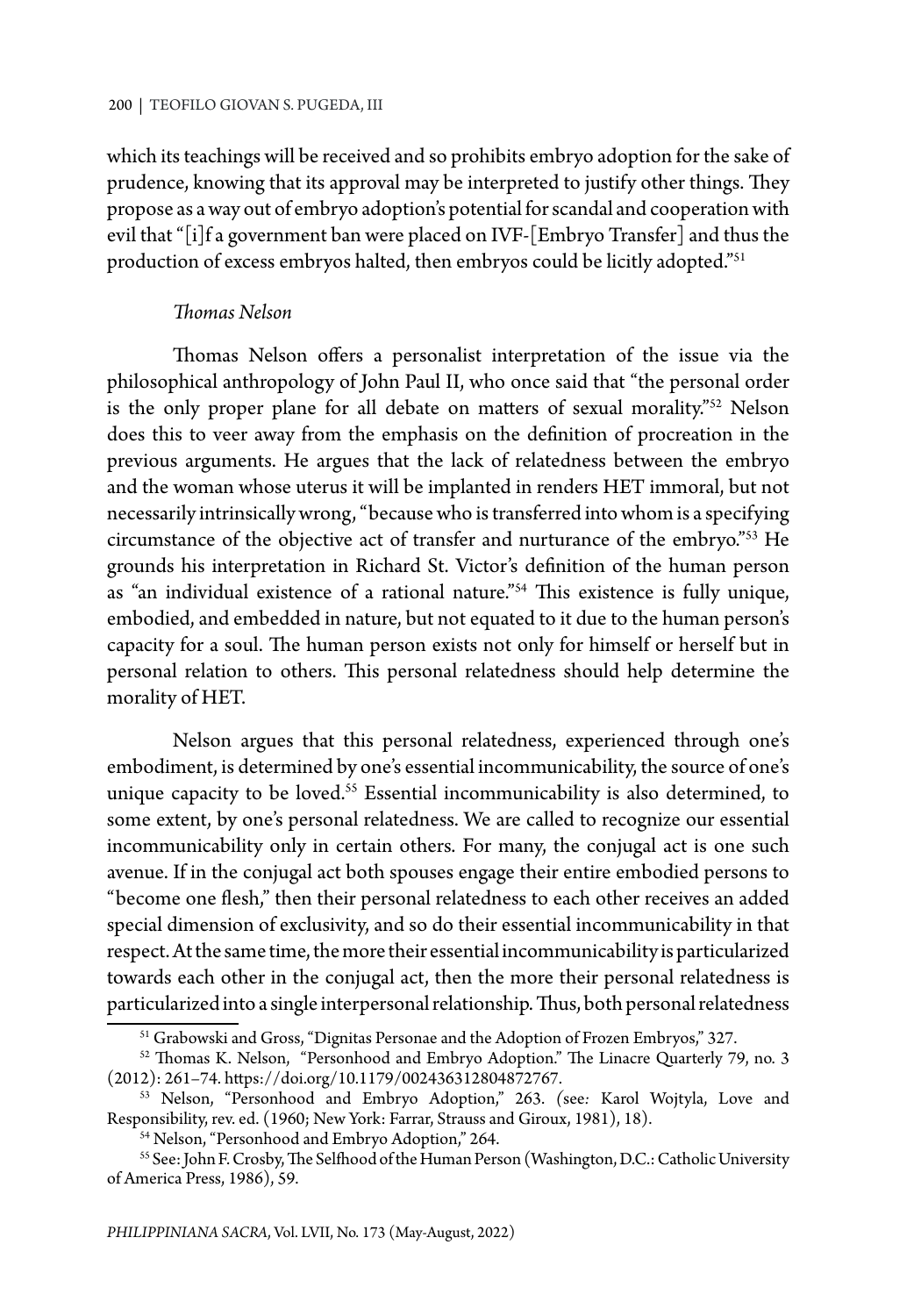and essential incommunicability determine each other in the conjugal act. As a result, the spouses enter into an exclusive interpersonal incommunicable relationship. This type of relationship, according to Nelson, applies to the mother and her embryo. Mirroring the conjugal act of wife and husband, the relationship between the mother and her embryo in pregnancy is also an exclusive interpersonal incommunicable relationship by the fact that they are already "one flesh." In other words, on the level of personhood, the relationship between a mother and her embryo is rightly their own, and not to be infringed by a third party. Embryo adoption from this personalist interpretation is intrinsically immoral because "the bodies involved express unique persons who are not meant for the total embodied union of pregnancy."56 Following Nelson's logic, an implication would be that it might not be intrinsically immoral if the mother receives her embryos, not anymore in formal cooperation with IVF but as a new act to rescue them from a limbo-like situation since this would be within the exclusive interpersonal incommunicable relationship between herself and her embryos. Nelson defers regarding its moral liceity by cautioning against the risks of scandal and material cooperation with the IVF industry.

### *Charles Robertson*

Charles Robertson enriches the debate by applying a Thomistic analysis to the issue. $57$  He claims that—

The Congregation for the Doctrine of the Faith, in its instruction Donum vitae, made the judgment that heterologous artificial fertilization and embryo transfer "clearly contradict the unity of matrimony, the dignity of the spouses, the proper vocation of the parents as well as the right of the child with a view to which it should both be conceived and brought forth in marriage and through marriage."58

According to Robertson, the end of embryo transfer, whether for adoptive purposes or not, is to produce a child but to do so a woman must use her generative faculty as means to that end. In Thomism, for an end to be justly pursued, its means must conform to the order of reason as manifested in natural law. He explains that—

[T]he fundamental question that determines whether embryo transfer is licit is whether it constitutes a licit use of the generative faculty, which is not determined only in terms of whether it is in fact fulfilling its natural and proper teleological functions. Even though the woman's generative faculty is constituted such that it can nourish a developing embryo, it makes no

<sup>56</sup> Nelson, "Personhood and Embryo Adoption," 269.

<sup>57</sup> Robertson, Charles. "A Thomistic Analysis of Embryo Adoption." The National Catholic Bioethics Quarterly 14, no. 4 (2014): 673–95. https://doi.org/https://doi.org/10.5840/ ncbq201414470.

<sup>&</sup>lt;sup>58</sup> Robertson, "A Thomistic Analysis of Embryo Adoption," 673.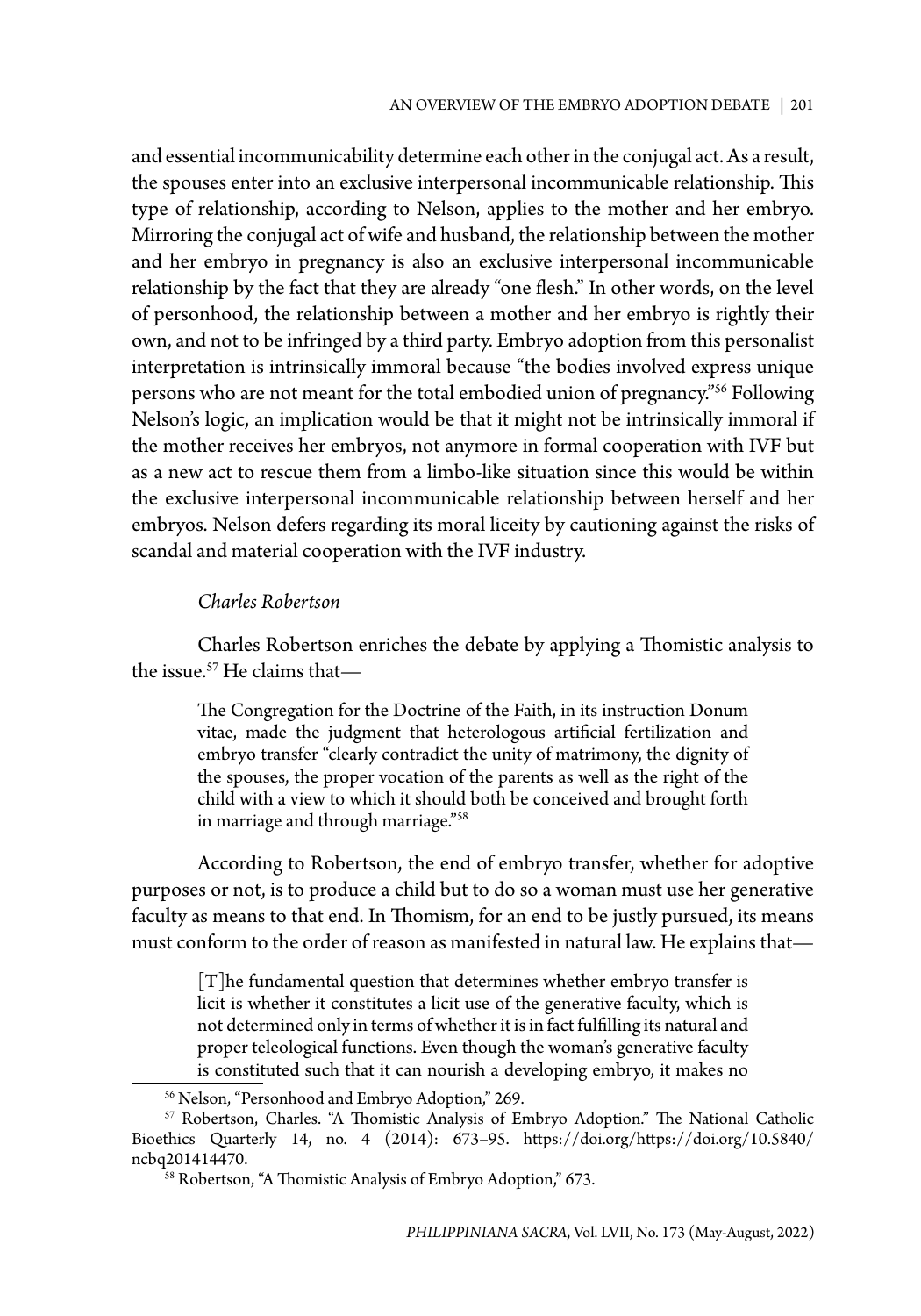small difference, from the standpoint of ethics, how the embryo got there in the first place.<sup>59</sup>

It is true that the gestation of an embryo, regardless of its origin, aligns with the teleological function of the generative faculty of a woman but in the order of reason, the proper object of the generative faculty of a woman is the generative faculty of a man and vice versa. In transferring an embryo into her uterus, the woman violates this order of reason by subjecting her generative faculty to a technique instead of complementing it with those of a man. Human beings by their nature and reason form long-term bonds with each other to successfully rear their offspring. These bonds are sanctified by matrimony. But the woman in subjecting her generative faculty to technique and the man in standing-by further violate the order of reason proper to the generative faculty by depriving themselves of their exclusive right to each other. In short, any impregnation must be the direct fruit of marriage. So serious are the violations wrought that Robertson notes Aquinas' chapter 122 of book 3 of his *Summa contra gentiles* as placing violations of the generative faculty after that of homicide. The woman and man violate the order of reason proper to the generative faculty and they also offend the common good of the species by refusing to conform to the intrinsic good of all creation, which in turn, proceeds from the common good of the universe, namely, God. By violating the order of reason proper to the generative faculty through embryo transfer, one ultimately refuses to render God his due by respecting the order God has willed.

Robertson shares Pacholczyk's point that procreation must include conception, gestation, and birth.<sup>60</sup> He disagrees with those who believe that procreation ends in conception. In terms of transferring an embryo into a woman's uterus to receive nutrition, embryo adoption advocates tend to categorize embryo adoption on the same level as wet nursing. However, Robertson argues that "for St. Thomas, conception does not refer exclusively to the 'punctual moment' of the absolute becoming of a substance but includes the entire time in which the generated is within the confines of the generator, thus reflecting the etymological meaning of the term [*conception*] as something 'received or taken within.'"61 Therefore, unlike wet nursing, gestation and birth are generative or procreative acts. Given that procreation underlies the order of reason proper to the generative faculty, not to mention the order of morals proper to marriage, then to only gestate and birth apart from conception is to violate this order of reason and order of morals. Robertson concludes—<br><sup>59</sup> Robertson. "A Thomistic Analysis of Embryo Adoption," 695.

<sup>60</sup> Charles Robertson, "Generation, Gestation, and Birth: An Important Element in the Embryo Adoption Debate." *The Linacre Quarterly* 85, no. 1 (March 28, 2018): 35–48. https://doi.org/https:// doi.org/10.1177/0024363918756388.

<sup>&</sup>lt;sup>61</sup> Robertson, "Generation, Gestation, and Birth: An Important Element in the Embryo Adoption Debate," 39.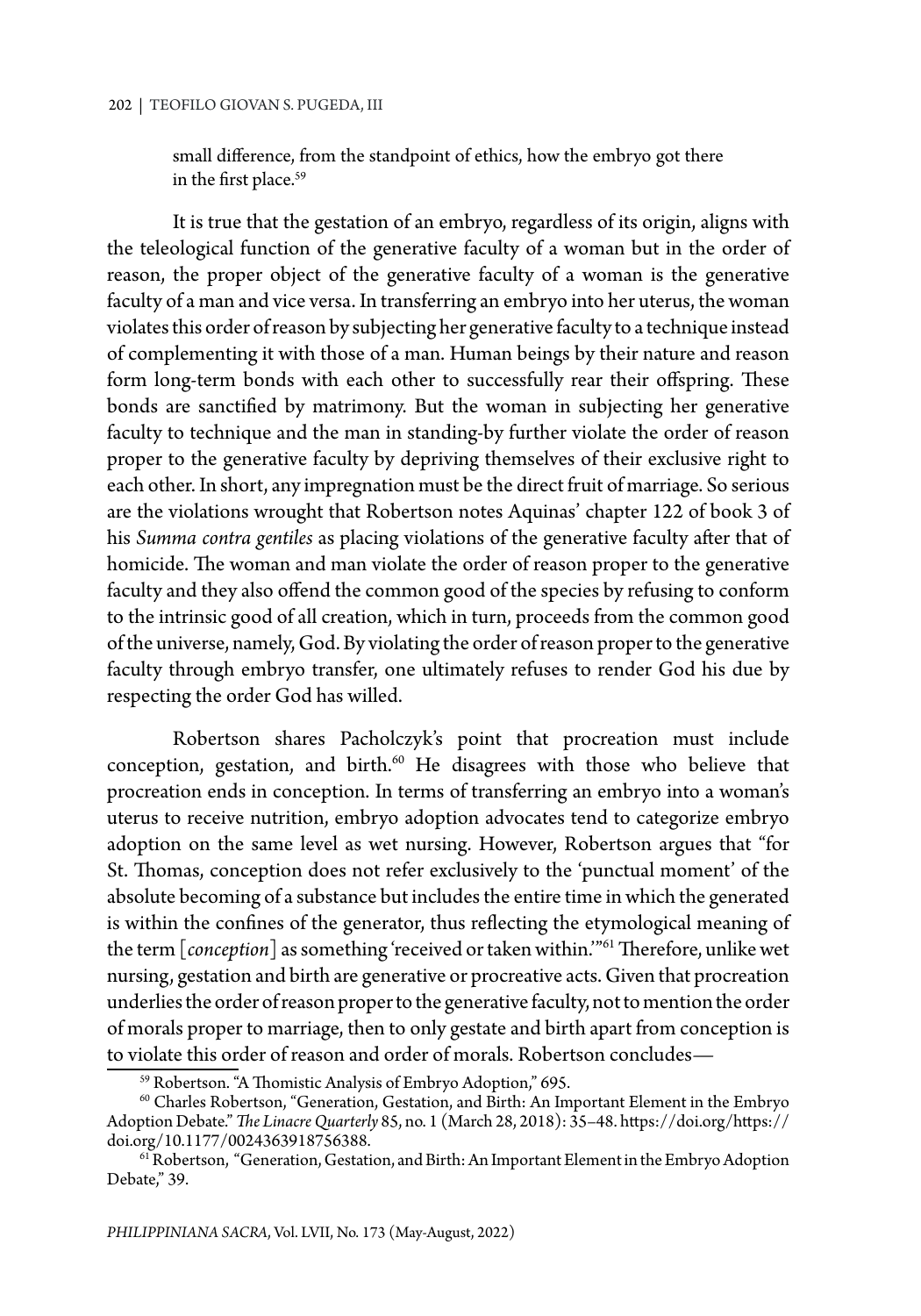[I]t should be clear that if we follow the thought of St. Thomas, there is no warrant in the law of nature for the use of the uterus involved in embryo transfer, whether that transfer is taken with a view to rescue or with a view to adoption. To the contrary, such a use violates the order of reason that governs the use of our generative organs. Those organs are rightly ordered to their end by means of being ordered to the generative activity of one's spouse.<sup>62</sup>

#### **Arguments in Favor of Embryo Adoption**

### *Christopher Tollefsen*

Christopher Tollefsen, writing during the same period as Stempsey, Althaus, and Pacholczyk, argues for an alternative moral viewpoint compared to those of the three authors.<sup>63</sup> He points out that the unitive aspect of the conjugal act is in the sexual intercourse itself. It is only during sexual intercourse that the unitive aspect becomes significant regardless of whether a pregnancy is achieved or not, assuming that there was no contraception or abortifacient used. In other words, impregnation as a result of sexual intercourse is not part of the unitive aspect of the conjugal act, which is already completed upon withdrawal of the male genitalia from that of the female. Consequently, disagreeing with Althaus and Pacholczyk, Tollefsen believes that "procreation, insofar as it is the fruit of mutual self-donation and not to be separated from that self-donation, does not include, or extend to, the stages of pregnancy consequent upon the generation of a child." He asserts that—

[I]f "procreation," insofar as it is relevant to the successful performance of the marital act does not, conceptually, biologically, or otherwise, include pregnancy as a part of it, then neither does the attempt to achieve pregnancy apart from marital sexual union violate the normatively necessary connection between marital intercourse and procreation.<sup>64</sup>

If we are to accept that the unitive and procreative aspects are completed after the conjugal act, then impregnation, gestation, and nurturing of the embryo are of a distinct order of marital good. There is no discontinuity in moral responsibility between the spouses but that the obligations involved are changed from performing the conjugal act to nurturing the embryo. Because impregnation, gestation, and nurturing are of a distinct order of marital good from the conjugal act, then for a woman to receive an embryo does not violate the marital good of the conjugal act

 $62$  Robertson, "Generation, Gestation, and Birth: An Important Element in the Embryo Adoption Debate," 43-44.

<sup>63</sup> Christopher Tollefsen, "Could Human Embryo Transfer Be Intrinsically Immoral?," in The Ethics of Embryo Adoption and the Catholic Tradition Moral Arguments, Economic Reality and Social Analysis (New York, NY: Springer, 2007), pp. 85-102.

<sup>64</sup> Tollefsen, "Could Human Embryo Transfer Be Intrinsically Immoral?," 90.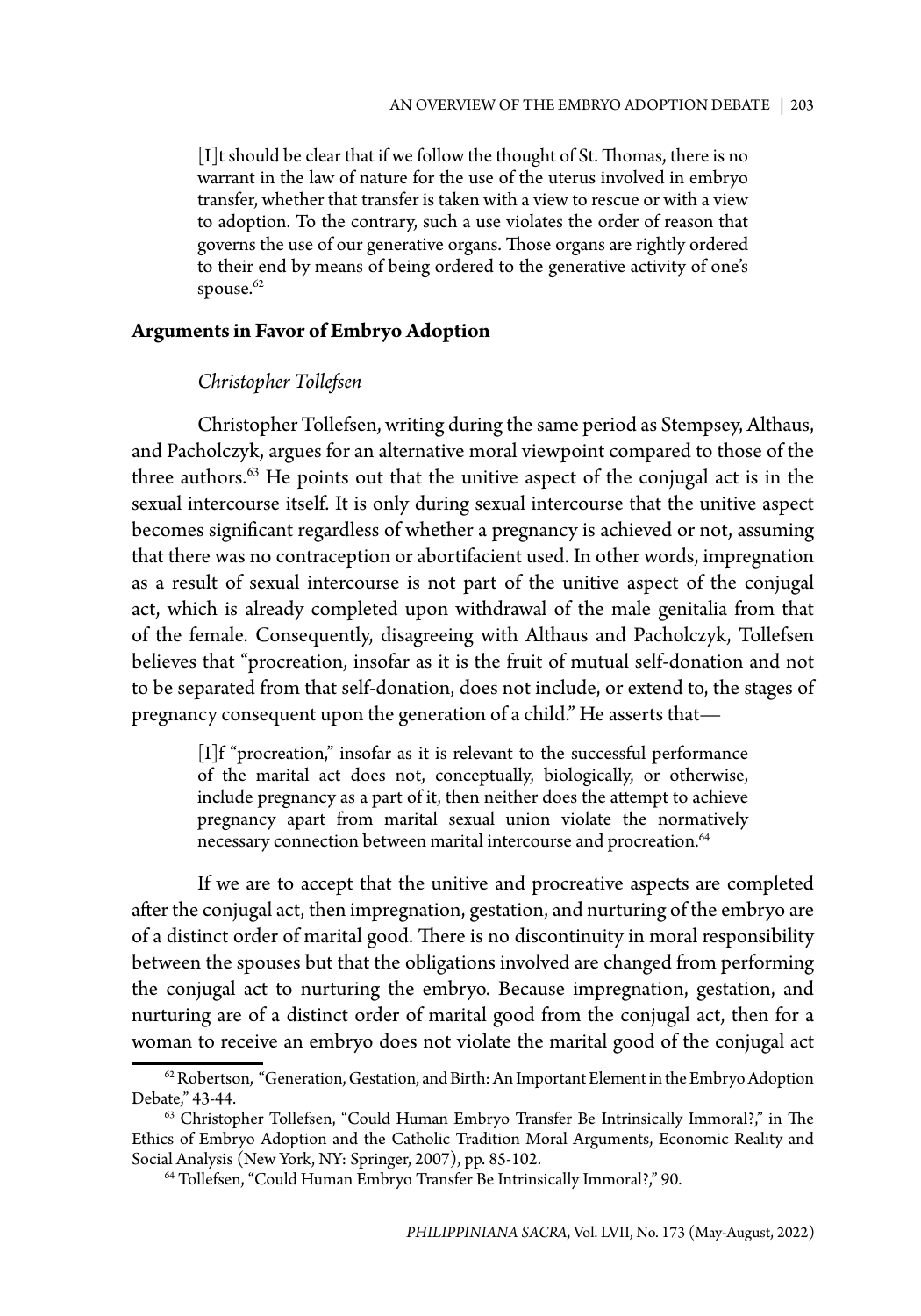with her husband. Tollefsen, thus, argues that embryo transfer is not intrinsically immoral, *malum in se*. Moreover, he lauds the specific decision to undergo embryo transfer for adoption. He agrees with *Donum Vitae*'s words that every child has the right to be "conceived, carried in the womb, brought into the world, and brought up within marriage." But he states that there is no prescription provided if the genetic parents themselves forfeit their parental duty to fulfill those rights. He does not distinguish the goods obtained by the family between the adoptive setting and the natural setting.

Writing after the issuance of *Dignitas Personae*, Tollefsen reaffirms his support for embryo adoption.<sup>65</sup> He argues that human adoption must reflect divine adoption in four ways. Firstly, it is gratuitous. Human adoption must not be undertaken because one wants a child to fulfill some psychological need. It must be a product and sharing of the mutual love of the spouses. Secondly, it is a response to God's call. Human adoption must be a continuous active commitment to form and be formed by both the adopter and adoptee. Thirdly, it reconciles identities. Human adoption must challenge the adopter and adoptee to harmonize the cultural identities in place just as divine adoption challenges us to harmonize our divine and worldly identities. Fourthly, it is salvific. Human adoption must be salvific by rescuing the child from a condition of being without family. Regarding embryo adoption, Tollefsen states that it—

[W] ould need to be a practice pursued by married couples as an expression and realization of their marital love, in which the offer of a family is freely made to the child, to be accepted or rejected, and in which not only does the child enter into the parental family unit, but the parents too take on a share of the child's previous familial reality.<sup>66</sup>

He contends that when *Dignitas Personae* disapproves of "[t]he proposal that these embryos could be put at the disposal of infertile couples as a treatment for infertility," it is because the four ways above are not fulfilled. Additionally, Tollefsen suggests that *Dignitas Personae* does not reject embryo adoption as advocated by its proponents. He points out that embryo adoption is cautioned upon when done "solely in order to allow human beings to be born who are otherwise condemned to destruction." Tollefsen interprets *Dignitas Personae* as commenting on embryo adoption based only on this qualified motivation. It does not consider the broader motivation of couples to adopt a child as one's own to share in their love, which may morally justify the act.

<sup>65</sup> Christopher Tollefsen, "Divine, Human, and Embryo Adoption," *The National Catholic Bioethics Quarterly* 10, no. 1 (2010): pp. 75-85, https://doi.org/https://doi.org/10.5840/ncbq201010173.

<sup>66</sup> Tollefsen, "Divine, Human, and Embryo Adoption," 84.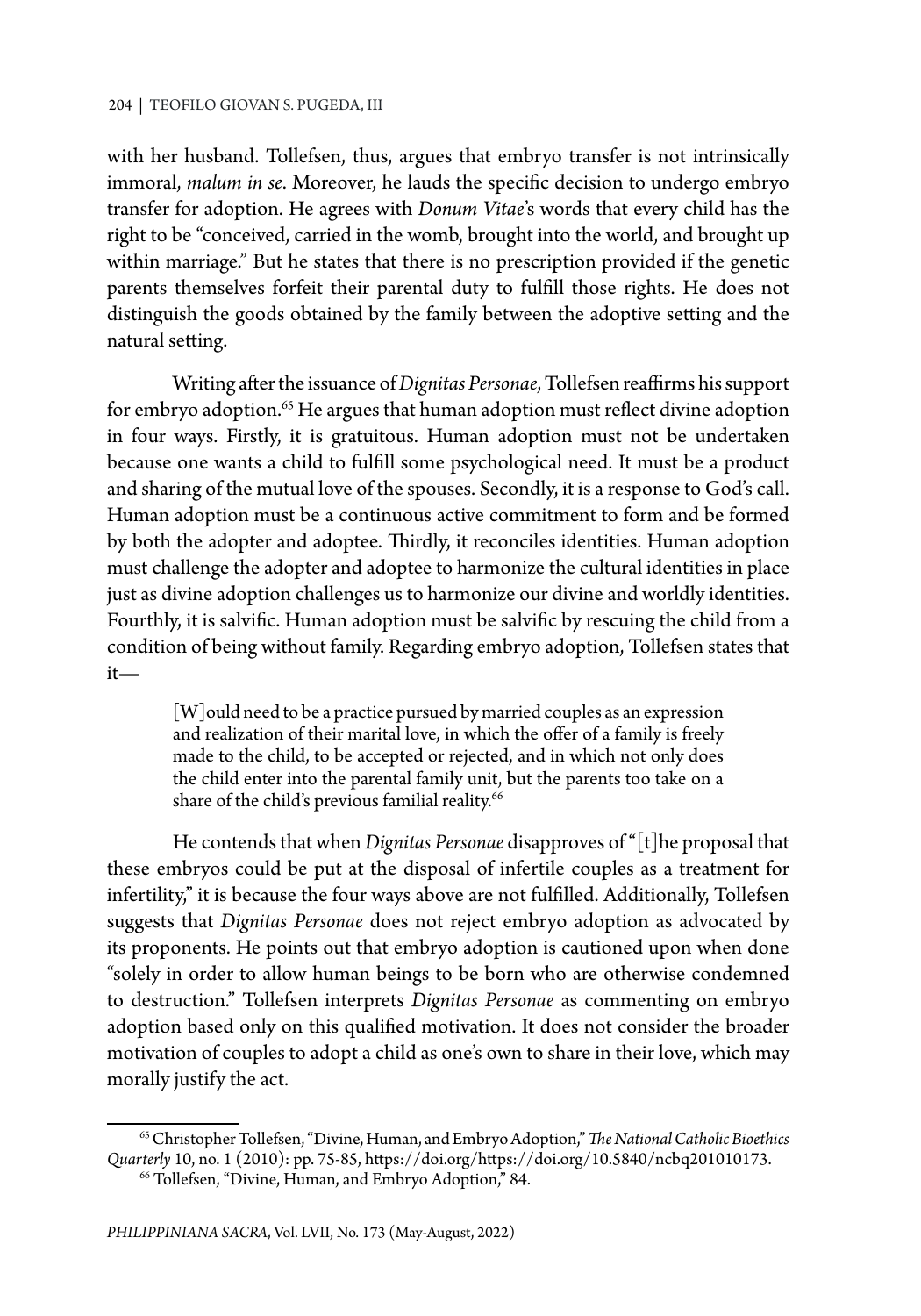#### *Brandon P. Brown and Jason T. Eberl*

Brandon P. Brown and Jason T. Eberl both argue from the standpoint of respect and defense of life in favor of embryo adoption.<sup>67</sup> They refute Stempsey's suggestion to thaw the embryos and allow them to perish as contrary to *Donum Vitae* which stated that "[i]t is therefore not in conformity with the moral law deliberately to expose to death human embryos obtained in vitro." They note that it was about scientific experimentation, but it is reasonable, they argue, to believe that it extends to other ways that expose them to death. They also refute Althaus' lack of action in regards to the cryopreserved embryos as essentially a condemnation to death since these embryos will ultimately perish over an uncertain period. They point out that *Donum Vitae* laments cryopreservation as an unacceptable situation. And although not mentioned by name, they refute Grabowski's and Gross' line of argumentation by arguing that there is no inherent proximate mediate cooperation with the IVF industry but mere association. They analogously compare embryo adoption with traditional adoption; the adoptive parents in the latter do not cooperate with the circumstances that lead to the abandonment of the child. Unless the couple seeking embryo adoption explicitly requests and approves of the screening of potential embryos, wherein weak ones are destroyed, then they do not formally cooperate with the IVF industry. They cite Germain Grisez as suggesting that embryo adoption would have the IVF industry cooperating with the adoptive parents in treating the embryo as a child rather than mere biological material.

 Regarding the potential for scandal, both Brown and Eberl refer to Thomas Aquinas, who distinguishes between active scandal and passive scandal. In an active scandal, Aquinas categorizes those who "by his evil word or deed intends to induce another to sin; or, if he does not so intend, when the deed is such that by its nature it is an inducement to sin; for example, someone publicly commits a sin or something that has a resemblance to sin."68 In a passive scandal, Aquinas includes occasions "when it is outside of the agent's intention, and outside the nature of the action, and yet someone who is disposed toward evil is induced to sin."<sup>69</sup> Active scandal is always morally wrong but passive scandal may or may not be depending on the goodness of the word or deed that would induce  $\sin$ <sup>70</sup> In embryo adoption, there can be no scandal concerning the IVF process since it already occurred. As for future occasions

 $^{67}$  Brandon P. Brown and Jason T. Eberl, "Ethical Considerations in Defense of Embryo Adoption," in The Ethics of Embryo Adoption and the Catholic Tradition Moral Arguments, Economic Reality and Social Analysis (New York, NY: Springer, 2007), pp. 103-118.

<sup>68</sup> Brown and Eberl, "Ethical Considerations in Defense of Embryo Adoption," 114. (See: Aquinas, 1882a, ST, IIa-IIae.43.1 ad 4, trans. Eberl).

<sup>69</sup> Brown and Eberl, "Ethical Considerations in Defense of Embryo Adoption," 114. (See: Aquinas, 1882a, ST, IIa-IIae.43.1 ad 4, trans. Eberl).

<sup>70</sup> See: Aquinas, 1882a, ST, IIa-IIae.43.2.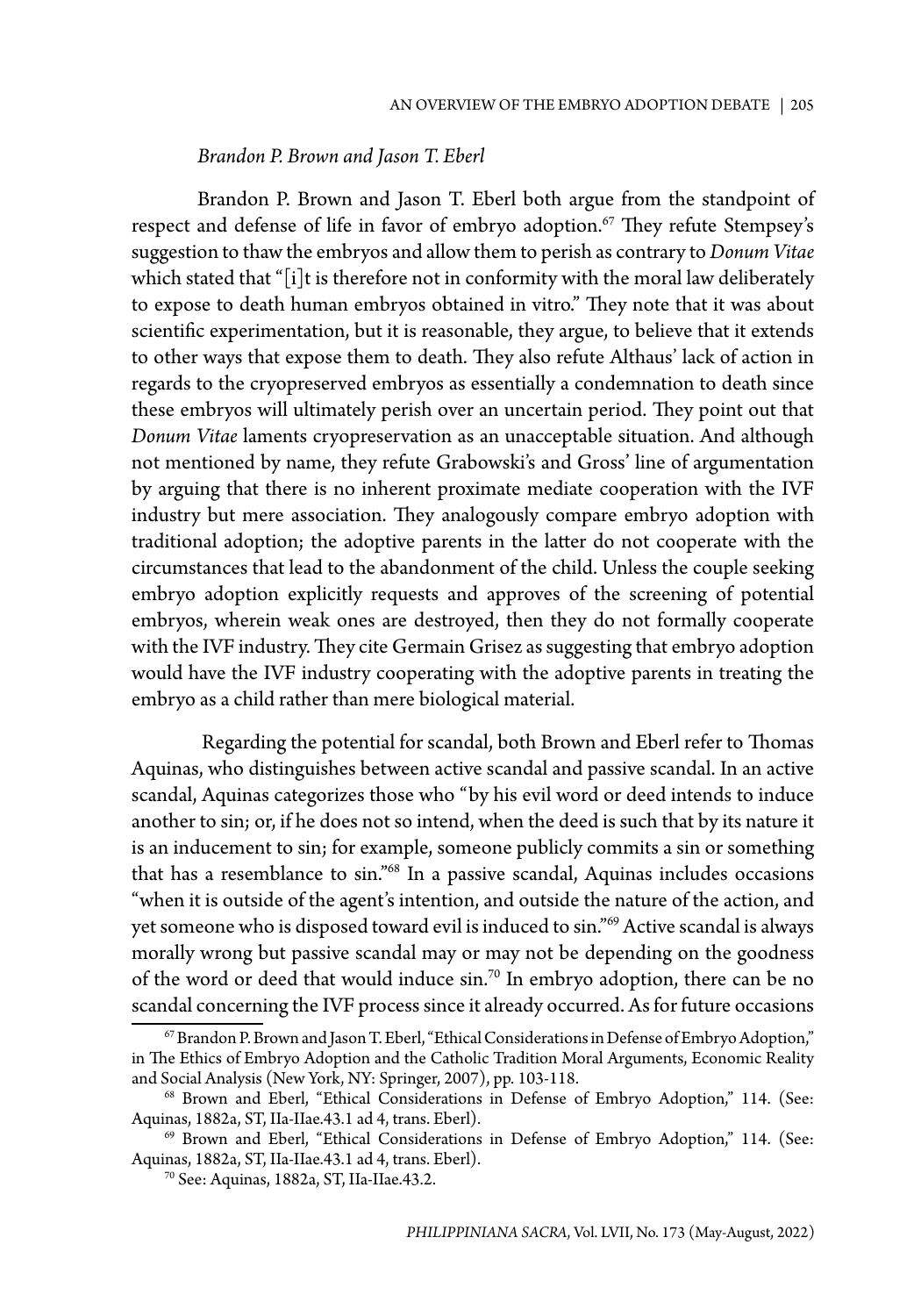of IVF, for as long as the couple seeking embryo adoption morally rejects the IVF industry then what occurs is a passive scandal. Brown and Eberl believe that there is "a positive duty not to allow cryopreserved embryos to be destroyed, for research or any other purpose, if we can do something to prevent it."<sup>71</sup> Even if this duty is not absolute, it is there nonetheless. For them, embryo adoption is morally licit "when the inestimable good of the life that is saved legitimizes any unsavory *proximity* to these institutions, so long as formal cooperation and active scandal [are] avoided [original italics]."72

#### *Sarah-Vaughan Brakman*

Sarah-Vaughan Brakman argues in favor of embryo adoption by basing it on the Christian notion of good stewardship.73 She lays down the premise that the adoptive family setting, whether traditional or embryonic, is in no way inferior to the natural family setting. She critiques Althaus and Pacholczyk for offering no proof that adoptive parenthood is in any way less real than biological parenthood. She cites John Paul II for saying that—

Adopting children, regarding and treating them as one's own children, means recognizing that the relationship between parents and children is not measured only by genetic standards. Procreative love is first and foremost a gift of self. There is a form of "procreation" which occurs through acceptance, concern and devotion. The resulting relationship is so intimate and enduring that it is in no way inferior to one based on a biological connection.<sup>74</sup>

Simply asking adopted children about who their real mothers are would reveal that "real" motherhood is experiential. The notion that spouses can only be mother and father through the conjugal act "is unsupported by both Catholic doctrine and tradition."75 Brakman elaborates on her argument based on the Christian notion of good stewardship. As created beings in the image of God, humans are stewards unto themselves, unto each other, and creation. Drawing from the Parable of the Three Stewards, she believes that good stewardship entails fidelity, trustworthiness, risk, creativity, and courage. All of which are exercised in the decision to adopt an embryo. The Parable of the Good Samaritan further teaches that good stewardship entails solidarity and charity. As victims of the IVF industry, cryopreserved embryos are

<sup>71</sup> Brown and Eberl, "Ethical Considerations in Defense of Embryo Adoption," 106.

<sup>72</sup> Brown and Eberl, "Ethical Considerations in Defense of Embryo Adoption," 117.

<sup>73</sup> Sarah-Vaughan Brakman, "Real Mothers and Good Stewards: The Ethics of Embryo Adoption," in The Ethics of Embryo Adoption and the Catholic Tradition Moral Arguments, Economic Reality

and Social Analysis (New York, NY: Springer, 2007), pp. 119-140.

<sup>74</sup> Brakman, "*Real* Mothers and Good Stewards: The Ethics of Embryo Adoption," 123.

<sup>75</sup> Brakman, "*Real* Mothers and Good Stewards: The Ethics of Embryo Adoption," 124.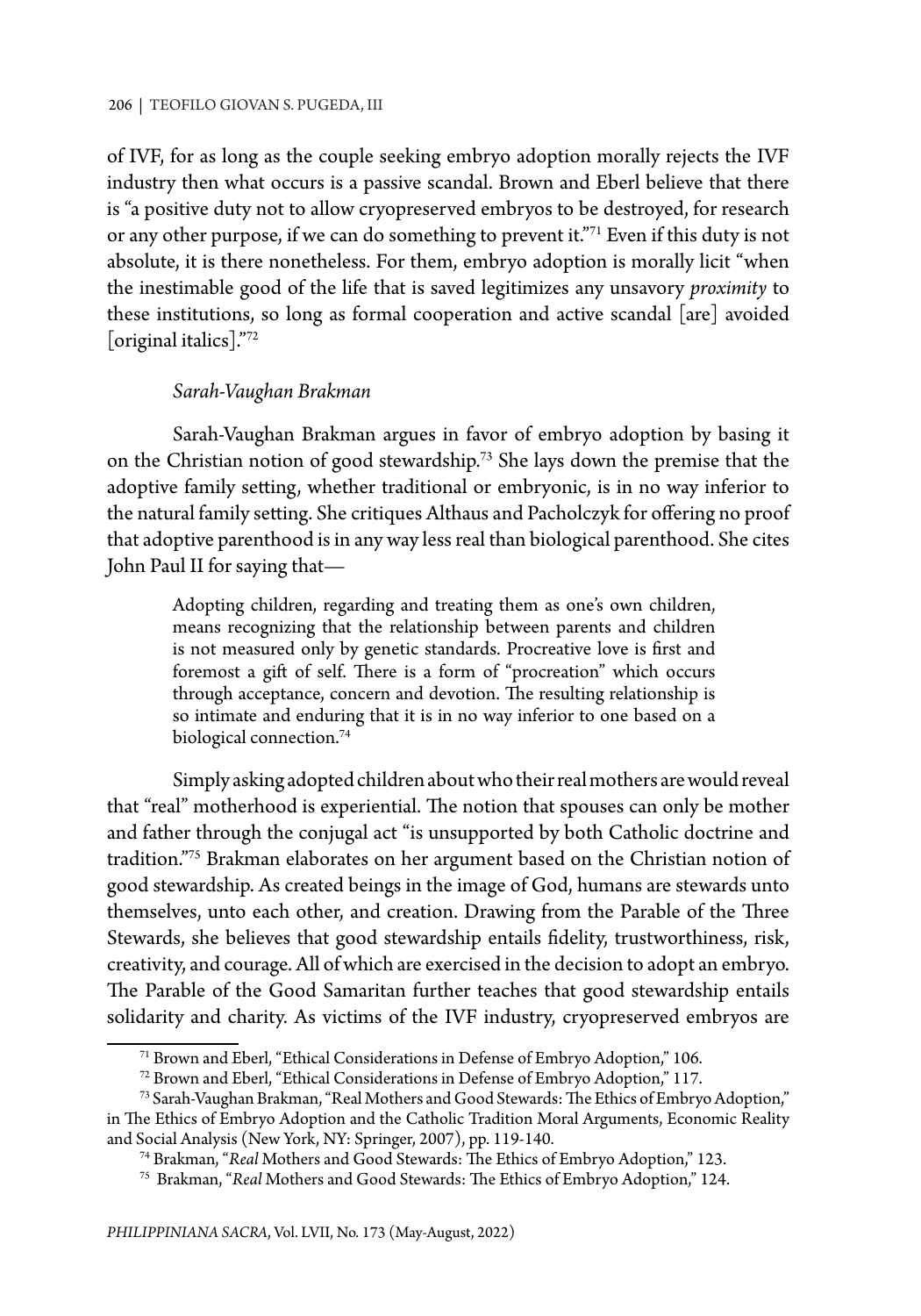akin to the injured man on the road who seeks help but was rejected by those it was nationally related to and found help in a foreigner. Similarly, embryo adoption involves biological foreigners helping embryos rejected by those they are biologically related to.

It would be better if the biological parents take responsibility for their embryos and reject the IVF industry. But couples interested in adopting the embryos under the Christian notion of good stewardship should not be prevented from doing so. Elaborating further on the Christian notion of good stewardship, Brakman acknowledges that the decision to adopt an embryo is not ideal in a morally perfect world yet with the right intention and disposition it is an exercise of stewardship over one's body to extend compassion to another (i.e. the embryo). In short, Brakman holds the view "that embryo adoption in the right circumstances and with the proper virtues may be fulfilling the charge to be the good steward."76 It could also be a fulfillment of the spirit of the beatitudes.

## *Stephen Napier*

Stephen Napier directly responds to Oleson's belief that "there is no reasonable reading of [Dignitas Personae] which does not ultimately entail that heterologous embryo rescue is morally illicit."77 Oleson's basic premise is that since embryo transfer for treating infertility is intrinsically immoral regardless of intention, therefore embryo transfer for adoption must be intrinsically immoral under the same action. In response, Napier highlights the fact since abortion advocates require a high level of justifiability given the stake of innocent human lives, then embryo adoption critics require the same high level of justifiability since the stakes are the same. Napier argues that they do not live up to that level.

Napier asserts that embryo transfer for treating infertility is an entirely different moral act from embryo adoption. He explains that the former is opposed because it is an extension of IVF, which "violates the rights of the child; it deprives him of his filial relationship with parental origins and can hinder the maturing of his personal dignity." Furthermore, he raises the curious instance of *Dignitas Personae*  recommending traditional adoption for infertile couples precisely for its intention, which is the same as embryo adoption. Based on Napier's reading of *Dignitas Personae*, there is a moral difference between embryo transfer for treating infertility and embryo adoption but there is none between traditional adoption and embryo adoption. He offers the analogous situation of withdrawing disproportionate means

<sup>76</sup> Brakman, "*Real* Mothers and Good Stewards: The Ethics of Embryo Adoption," 135.

<sup>77</sup> Stephen Napier, "Moral Justification and Human Acts: A Reply to Christopher Oleson," *The Linacre Quarterly* 76, no. 2 (May 2009): pp. 150-162.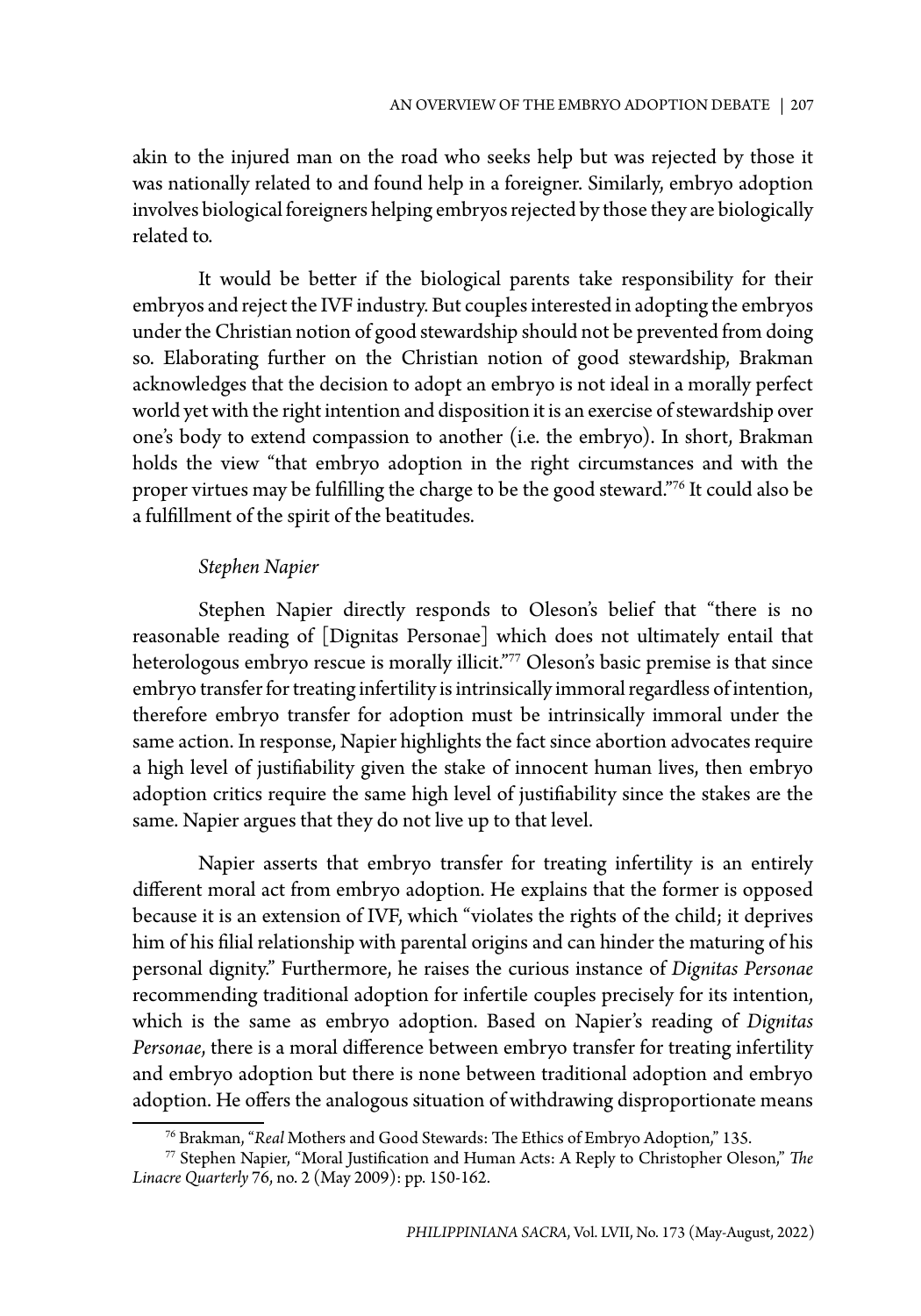of treatment for the intention to euthanize the patient and withdrawing the same disproportionate means of treatment for the intention of respecting the wishes of the patient. Strengthening his argument, Napier cites *Dignitas Personae* as disapproving of embryo adoption because it "presents however various problems not dissimilar to those mentioned above." Oleson reads this as referring to the moral problems of embryo transfer for treating infertility, which in turn is because of its relation to IVF. However, Napier notes that the preceding paragraph regarding embryo transfer for treating infertility ends with the phrase "this practice would also lead to other problems of a medical, psychological and legal nature." In his reading, embryo adoption does not possess moral problems just medical, psychological, and legal ones, none of which by themselves necessitates that it is morally illicit but all of which the faithful need to be aware of.

After directly responding to Oleson's belief, Napier argues in favor of embryo adoption by treating it on the grounds of *reductio ad absurdum*. Assuming that embryo adoption is intrinsically morally illicit, then if technology would permit the artificial gestation of the embryos, critics would have to concede that a womb is preferable because it is safer and natural, thawing and allowing them to perish being repugnant for being fundamentally discriminatory against embryos conceived outside the womb. If these critics would propose that the womb of the biological mother is the only moral option, then they would concede that the intention to transfer the embryos is morally licit. Yet the only difference between the biological mother and adoptive mother in transferring the embryos is genetics, which by itself is not a moral ground to prevent its gestation. In the end, embryo adoption is morally licit based on Napier's reading of *Dignitas Personae* and his argument of *reductio ad absurdum*.

#### *Kent Lasnoski*

Kent Lasnoski uses scripture and tradition to support embryo adoption.78 He observes that moral-philosophical/theological approaches have dominated the embryo adoption debate with scant use of scripture and practically no reference to tradition. His arguments hope to ameliorate these deficiencies. His starting point is the annunciation, which he is not the first to discuss. He acknowledges others who have touched upon it in the context of embryo adoption.79 Nevertheless, he argues that they all mischaracterize the event in one way or another. For him, Mary's fiat is a sign of fecundity to

<sup>78</sup> Kent Lasnoski, "Setting the Captives Free: Precedent for Embryo Adoption in Scripture and Tradition?," *Josephinum Journal of Theology* 20, no. 1 (2013): pp. 88-112.

<sup>79</sup> He cites Catherine Althaus, Mary Geach, John Finnis, Christopher Kaczor, and John Stanmeyer.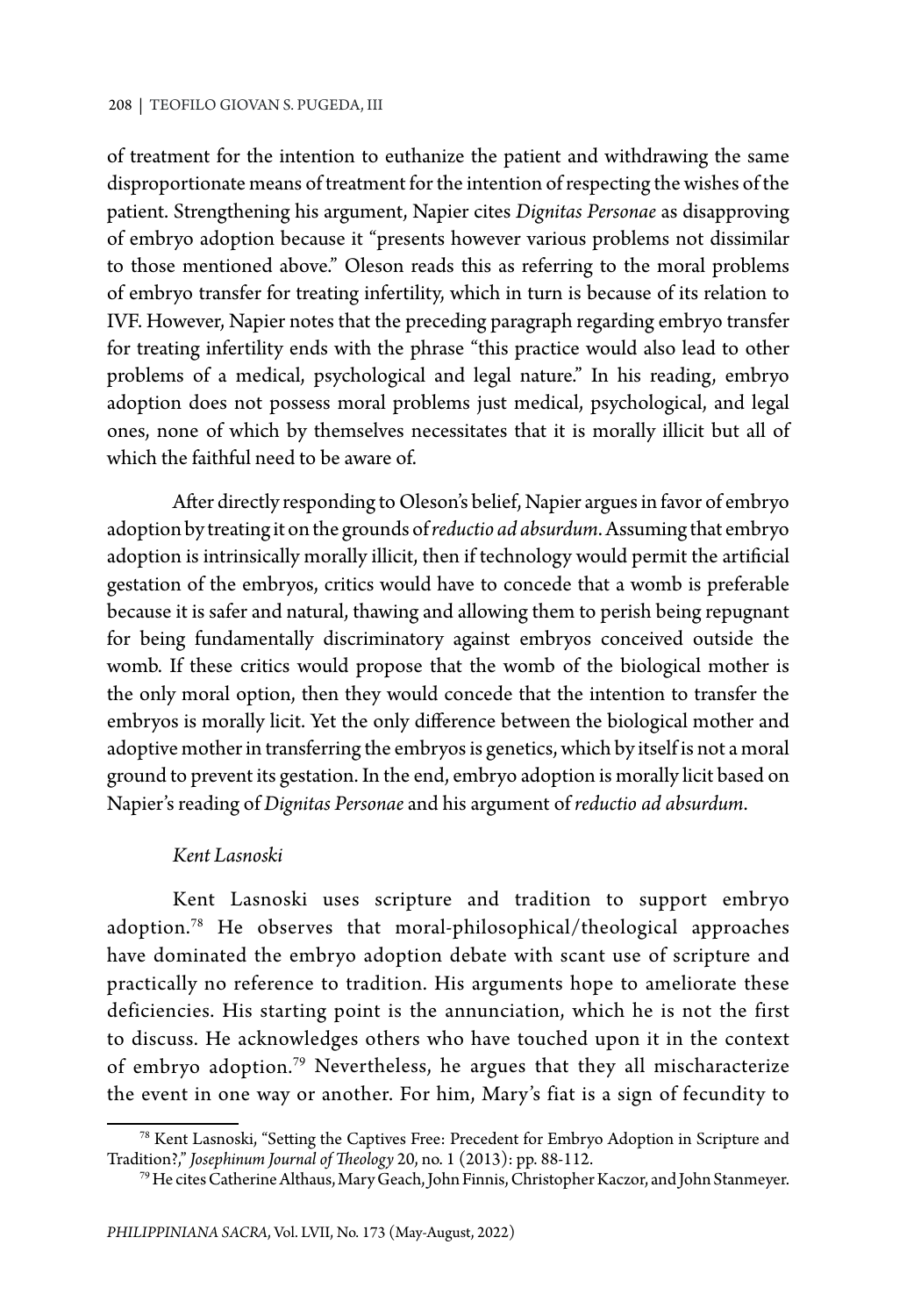the will of God outside of the conjugal act, as per St Augustine, who spoke of her obedience as that which bears Christ into the world.<sup>80</sup> And just as the impregnation of Mary humanizes an already existing person (i.e. the Word), so it can be likened to a woman adopting an embryo whose impregnation in the process further humanizes an already existing human being (i.e. the embryo). Moving forward to Christ's proclamations, Lasnoski refers to Luke 4:18- 19 wherein Jesus cites Isaiah's words of "He has sent me to proclaim release to the captives, recovery of sight to the blind, to set at liberty those who are oppressed, to proclaim the acceptable year of the Lord." In doing so, he takes it as intuitively obvious given that cryopreserved embryos are "in fact captives, prisoners, oppressed persons." In this light, embryo adoption is not only a question of sexual ethics but also a matter of justice for the oppressed. Building on his last point, Lasnoski speaks of the long tradition in the Church to ransom captives, especially by the Mercedarian and Trinitarian religious orders in the medieval period. Ransoming captives was not always effective nor did it fully respond to the prevalence of captivity, but the laudable evangelical spirit behind it can be a source of inspiration for embryo adoption. Far from being seen as a monetary incentive for the captors, it was praised as a concrete manifestation of the beatitudes. In much the same way, whatever benefit the IVF industry may derive in the process of embryo adoption must not be seen as the primary consideration in the face of the lives saved, however few. Taken together, Lasnoski believes that scripture and tradition support embryo adoption.

## *Elizabeth Rex*

Elizabeth Rex responds to Robertson by first contesting his claim to analyze embryo adoption.<sup>81</sup> Her review of his arguments reveals that he critiques embryo transfer without any consideration of adoption. She questions Roberton's critique of embryo transfer as a violation of the generative faculty of the woman by arguing that embryo transfer and embryo adoption are not generative acts. Moreover, it is the biological parents who have violated the order of reason proper to the generative faculty, not the adoptive parents who try "to *restore* the natural generative order that has already been gravely violated and interrupted by the biological parents who chose to disregard the Church's teaching regarding the immorality of IVF [original italics]."82 More evident

<sup>80</sup> See: Augustine *De Sancta Virginitate* no. 3 trans. P.G. Walsh *De Bono Coniugali: De Sancta Virginitate* (Oxford: Clarendon, 2001) 69.

<sup>81</sup> Elizabeth Bothamley Rex, "The Magisterial Liceity of Embryo Transfer," *The National Catholic Bioethics Quarterly* 15, no. 4 (2015): pp. 701-722, https://doi.org/10.5840/ncbq201515471.

<sup>&</sup>lt;sup>82</sup> Rex, "The Magisterial Liceity of Embryo Transfer," 78.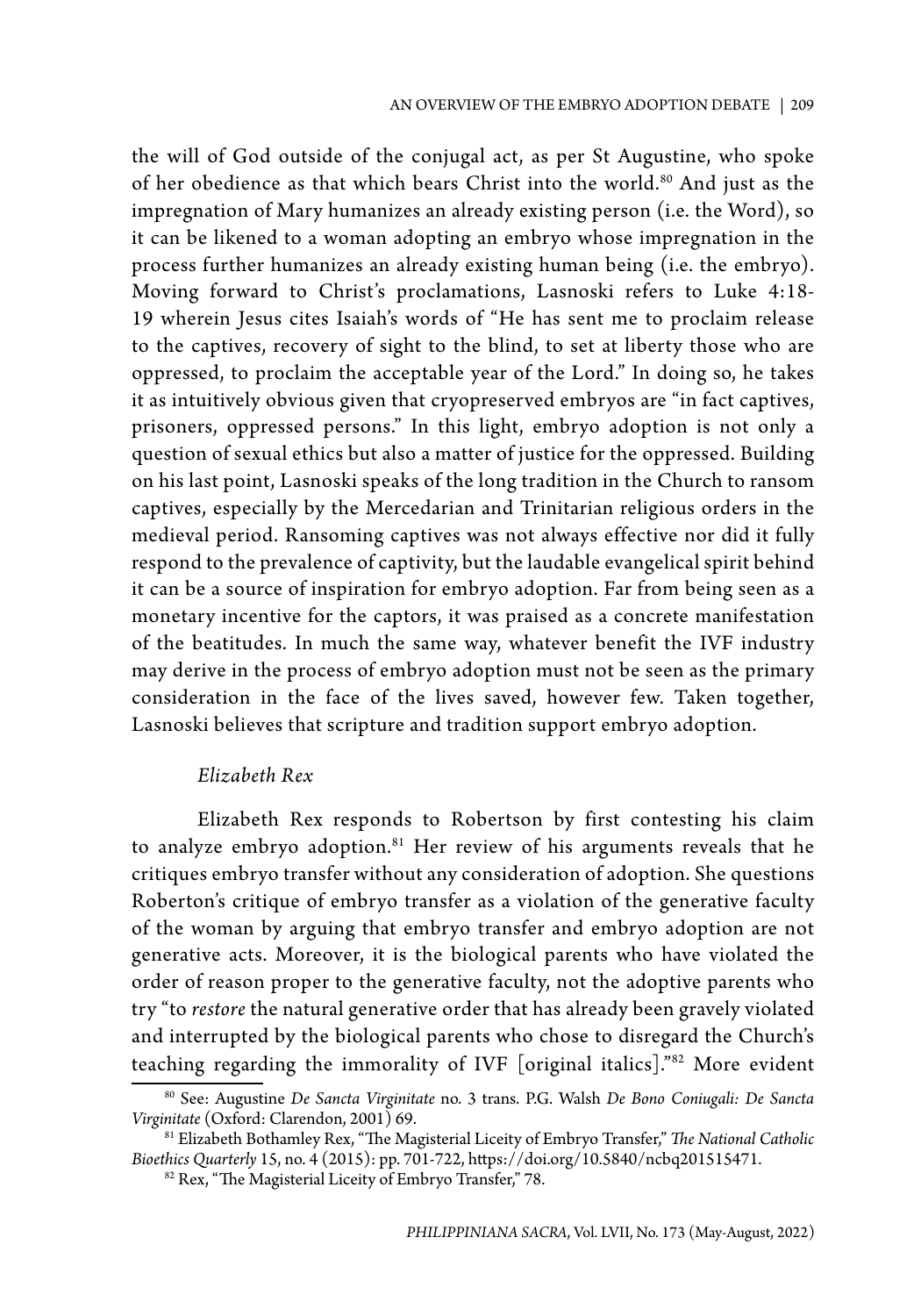of Robertson's faulty argument, according to Rex, is his mistranslation of a quotation from *Donum Vitae*. Rex states that Robertson wrongly implied that "embryo transfer" was included in the document's opposition to heterologous artificial fertilization, and mistranslated the singular Latin verb *contradicit* into the plural to falsely give the impression that *Donum Vitae* opposes both, when in fact it only does so for heterologous artificial fertilization. It must be remembered that Robertson wrote "The Congregation for the Doctrine of the Faith, in its instruction Donum vitae, made the judgment that heterologous artificial fertilization and embryo transfer 'clearly contradict the unity of matrimony.'" In doing so, Rex claims that "Robertson fails to distinguish that embryo transfer and embryo adoption are acts that are distinct from the intrinsically immoral acts of both heterologous and homologous artificial fertilization."<sup>83</sup> As for his use of Thomism, Rex is suspicious of it. She argues that the whole animating spirit of Thomistic philosophy is charity. The decision to pursue embryo adoption is a charitable one if it is done to share with the child the mutual love of the spouses. Unless there is a blatant contravention of the moral law, which is unclear in embryo adoption hence the debate, then charity must ultimately prevail.

Rex also suggests that embryo transfer is considered morally licit by *Donum Vitae* if one treats it as a medical therapeutic intervention. As found in *Donum Vitae*, "one must uphold as licit procedures carried out on the human embryo which respect the life and integrity of the embryo and do not involve disproportionate risks for it but are directed towards its healing, the improvement of its condition of health, or its individual survival."84 For Rex, embryo adoption is undertaken with these criteria in mind and thus must be morally licit. She also cites the Catechism of the Catholic Church n. 2273-2275 as further evidence of the positive duty to ensure the health of the embryo.<sup>85</sup> When one takes these excerpts together, they help clarify what *Dignitas Personae* 

One must hold as licit procedures carried out on the human embryo which respect the life and integrity of the embryo and do not involve disproportionate risks for it, but are directed toward its healing, the improvement of its condition of health, or its individual survival (n. 2275).

<sup>&</sup>lt;sup>83</sup> Rex, "The Magisterial Liceity of Embryo Transfer," 82.

<sup>84</sup> Donum Vitae, 3.

<sup>&</sup>lt;sup>85</sup>The inalienable rights of the person must be recognized and respected by civil society and the political authority. These human rights depend neither on single individuals nor on parents; nor do they represent a concession made by society and the state; they belong to human nature and are inherent in the person by virtue of the creative act from which the person took his origin. Among such fundamental rights one should mention in this regard every human being's right to life and physical integrity from the moment of conception until death (n. 2273) .

Since it must be treated from conception as a person, the embryo must be defended in its integrity, cared for, and healed, as far as possible, like any other human being (n. 2274).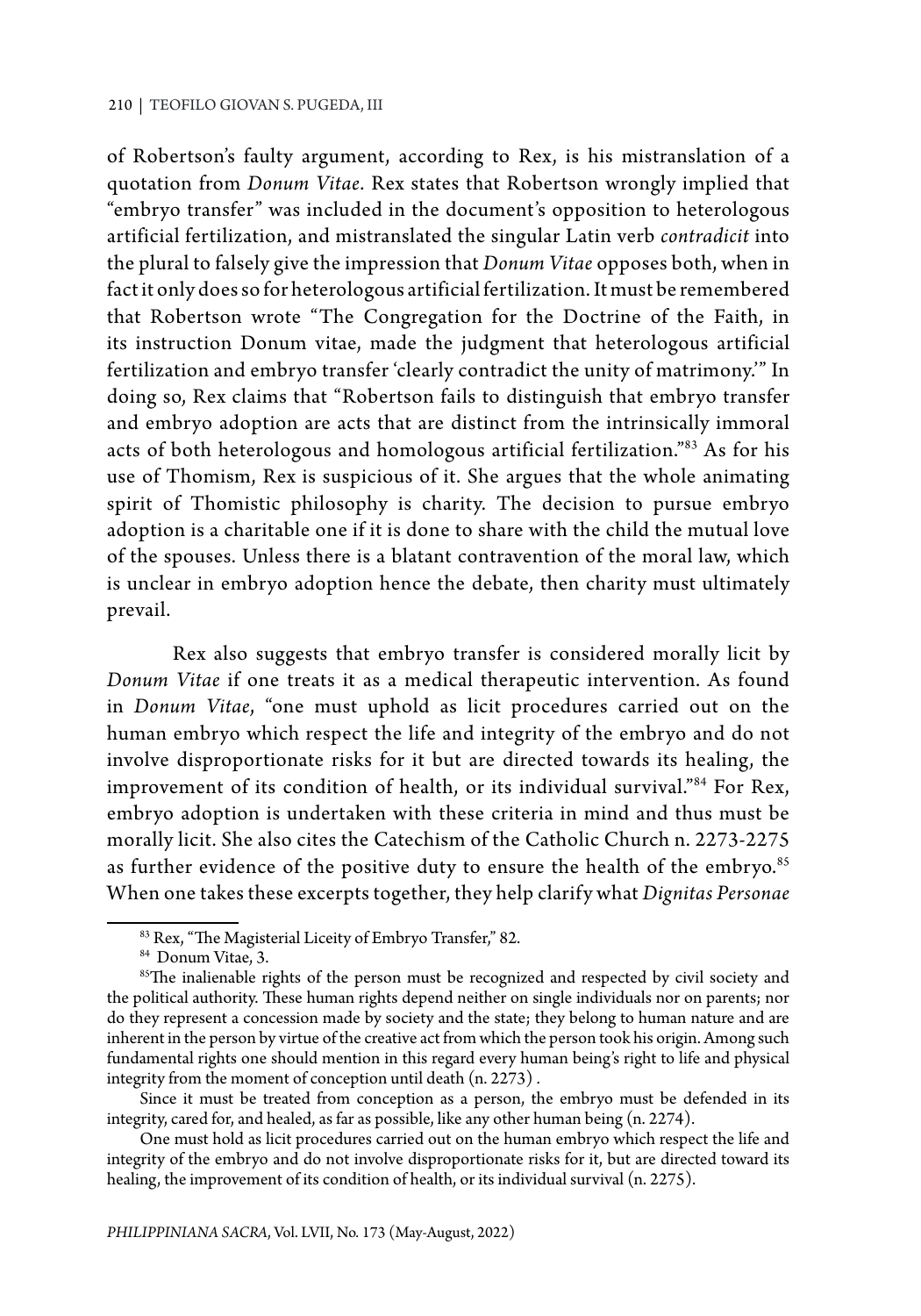intends. By reading *Dignitas Personae* with *Donum Vitae* and the Catechism of the Catholic Church, then one comes to an understanding of embryo adoption as morally licit.

## **Conclusion**

There is much to think about regarding the arguments which are not in favor of embryo adoption, but I find the ones in favor of it more persuasive. I want to draw attention to the fact that *Dignitas Personae* states that "it needs to be recognized that the thousands of abandoned embryos represent a *situation of injustice which in fact cannot be resolved* [original italics]."86 I argue that this excerpt of *Dignitas Personae* does not exclude embryo adoption. "Abandoned" refers to those cryopreserved embryos whose parents cannot be contacted. It would be ethically problematic to do anything with the embryos without their parents' consent. Hence, their situation of injustice cannot be resolved. But for many other cryopreserved embryos, their parents can be contacted. They just do not desire the embryos. The parents must carefully consider their embryos' right to life in deciding on what to do with them. No one is looking for a perfect solution, only a morally licit one. As a technical procedure, embryo adoption, admittedly, is fraught with risks for the embryos. As noted, 50% survive the thawing process, and not all of them fully gestate. And even if these risks are reduced, most of the hundreds of thousands of cryopreserved embryos would not be selected for embryo adoption. But despite the risks, embryo adoption seems to be the only morally licit option that gives the embryos a chance at life. The other proposed options are to keep them cryopreserved or to thaw them, both of which entail certain death for all the embryos with the difference being only in when.

As I see it, the issues of the debate can be framed in the following way: If the woman who resorted to IVF resulting in cryopreserved embryos later regrets her cooperation with the IVF industry, can she still morally have her embryos implanted in her uterus? If she cannot, then this precludes embryo adoption since if the biological mother cannot receive her embryos, neither can another woman. But if she can, then embryo transfer is not intrinsically immoral. We must now ask, is there a moral difference between the biological mother and another woman in terms of embryo transfer, especially if the former refuses her embryos? If there is a moral difference, is it more fundamental than the embryo's right to life? But if there is no moral difference, then embryo adoption is morally licit. Given its hesitancy to directly address embryo adoption, I suggest that the CDF clarify two things: whether procreation ends with the conjugal act or extends to pregnancy, and whether thawing the embryos to perish is morally licit? Answers to these would provide much-needed

<sup>86</sup> Dignitas Personae, 19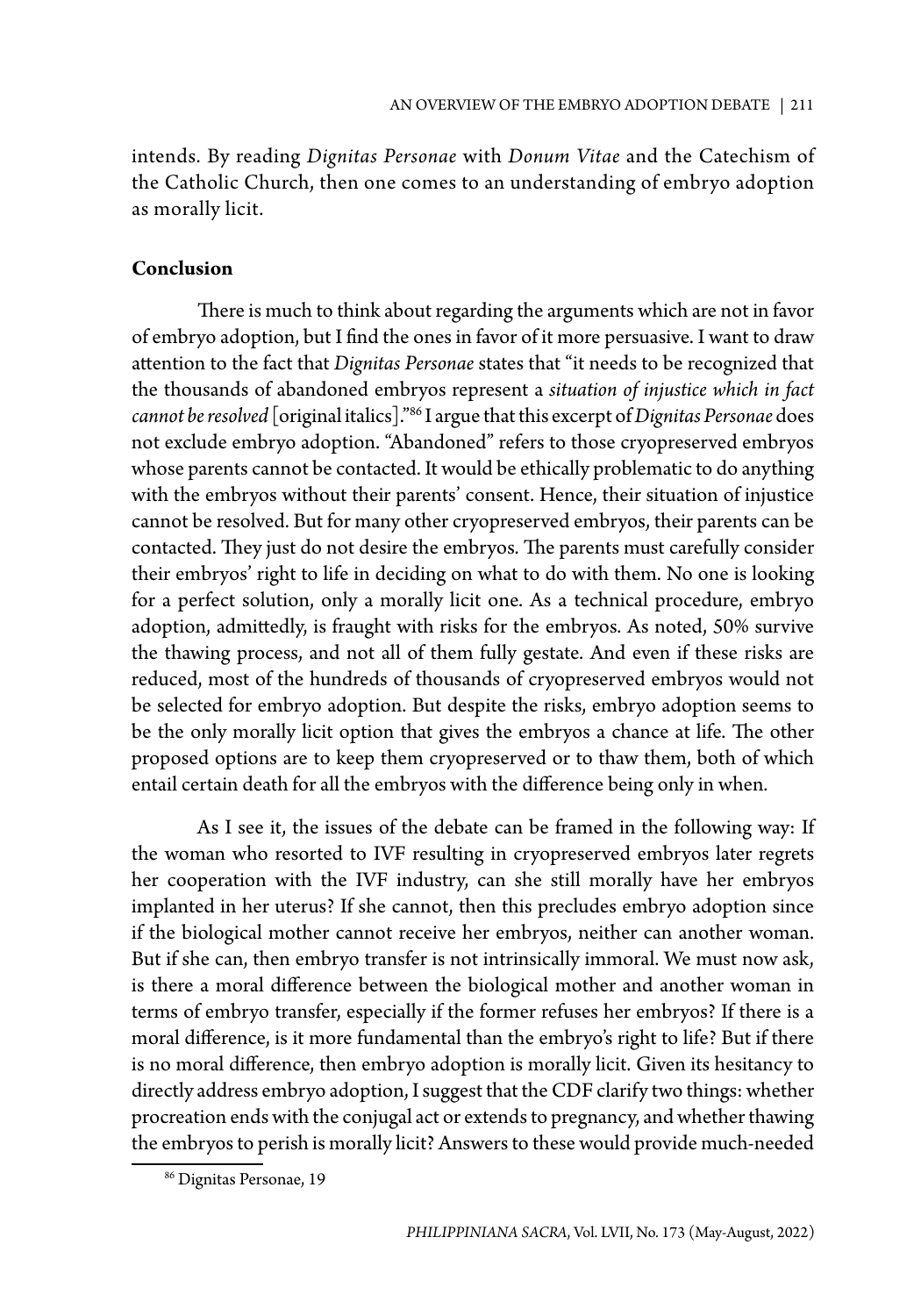clarity. But until the CDF adjudicates the issue, I encourage the Church to continue the embryo adoption debate to articulate more the precise application of the moral principles and values therein to better navigate through this moral impasse, and so that, in the meantime, those who choose to either pursue or refuse embryo adoption have more grounds for informed consciences.<sup>13</sup>

## **References**

- Althaus, Catherine, "Human Embryo Transfer and the Theology of the Body," in The Ethics of Embryo Adoption and the Catholic Tradition Moral Arguments, Economic Reality and Social Analysis (New York, NY: Springer, 2007), pp. 43-68.
- Benagiano, Giuseppe, Sabrina Carrara, and Valentina Filippi. "Robert G Edwards and the Roman Catholic Church.*"*
- Brakman, Sarah-Vaughan, "Real Mothers and Good Stewards: The Ethics of Embryo Adoption," in The Ethics of Embryo Adoption and the Catholic Tradition Moral Arguments, Economic Reality and Social Analysis (New York, NY: Springer, 2007), pp. 119-140.
- Brakman, Sarah-Vaughan and Darlene F. Weaver, "The Ethics of Embryo Adoption and the Catholic Tradition."
- Brown, Brandon P. and Jason T. Eberl, "Ethical Considerations in Defense of Embryo Adoption," in The Ethics of Embryo Adoption and the Catholic Tradition Moral Arguments, Economic Reality and Social Analysis (New York, NY: Springer, 2007), pp. 103-118.
- Catholic Church, Catechism of the Catholic Church, 8 December 1992, Vatican Archives https://www.vatican.va/archive/ENG0015/\_INDEX.HTM.
- Congregation for the Doctrine of the Faith, Considerations Regarding Proposals To Give Legal Recognition to Unions between Homosexual Persons, 3 June 2003, Vatican Archives, https://www.vatican.va/roman\_curia/congregations/ cfaith/documents/rc\_con\_cfaith\_doc\_20030731\_homosexual-unions\_ en.html.

\_\_\_\_\_\_\_\_\_\_, Dignitas Personae, 8 December 2008, Vatican Archives, https://www. vatican.va/roman\_curia/congregations/cfaith/documents/rc\_con\_cfaith doc\_20081208\_dignita s-personae\_en.html.

\_\_\_\_\_\_\_\_\_\_, Donum Vitae, 22 February 1987, Vatican Archives, https://www. vatican.va/roman\_curia/congregations/cfaith/documents/rc\_con\_cfaith doc\_19870222\_respect-for-human-life\_en.html.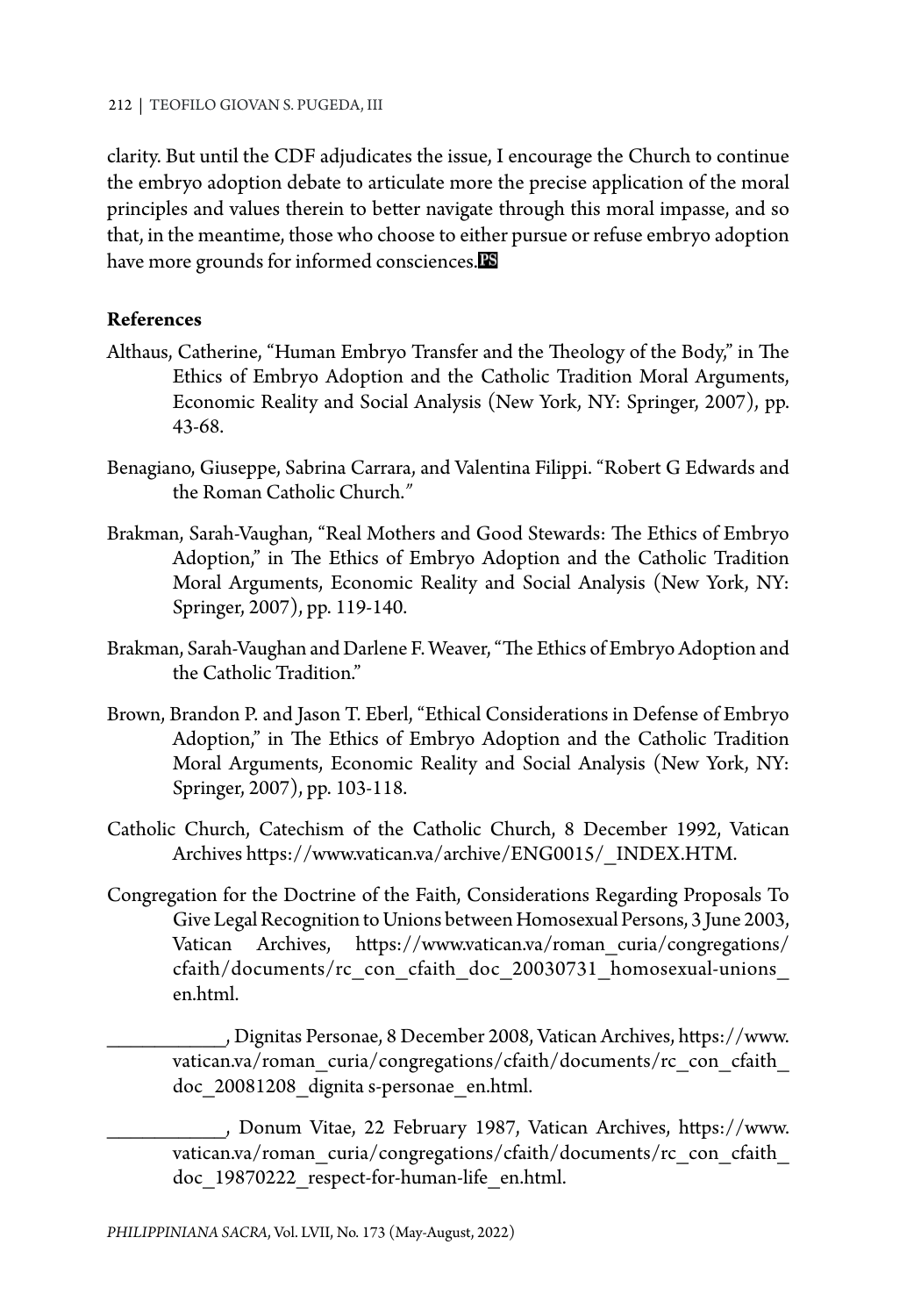- Crosby, John F., The Selfhood of the Human Person Washington, D.C.: Catholic University of America Press, 1986.
- Introduction. In *The Ethics of Embryo Adoption and the Catholic Tradition: Moral Arguments, Economic Reality, and Social Analysis*, 3–24. New York, NY: Springer, 2007.
- European Society of Human Reproduction and Embryology. "More than 8 million babies born from IVF since the world's first in 1978: European IVF pregnancy rates now steady at around 36 percent, according to ESHRE monitoring." ScienceDaily. www.sciencedaily.com/releases/2018/07/180703084127.htm.
- Grabowski, John S. and Christopher Gross. "Dignitas Personae and the Adoption of Frozen Embryos," *The National Catholic Bioethics Quarterly* 10, no. 2 (2010): 307–28. https://doi.org/https://doi.org/10.5840/ncbq201010255.
- Haas, John M., "Begotten Not Made: A Catholic View of Reproductive Technology." United States Conference of Catholic Bishops. United States Catholic Conference, Inc, 1998. http://www.usccb.org/issues-and-action/human-lifeand-dignity/reproductive-technology/begotten-not-made-a-catholic-viewof-reproductive-technology.cfm.
- Kamel, Remah Moustafa, "Assisted Reproductive Technology after the Birth of Louise Brown." Journal of Reproduction & Infertility 14, no. 3 (2013): 96– 109. https://www.ncbi.nlm.nih.gov/pmc/articles/PMC3799275/#\_\_ffn\_ sectitle.
- Lasnoski, Kent, "Setting the Captives Free: Precedent for Embryo Adoption in Scripture and Tradition?" *Josephinum Journal of Theology* 20, no. 1 (2013): pp. 88-112.
- Murphy, Timothy F., "Dignity, Marriage and Embryo Adoption: A Look at Dignitas Personae." Reproductive Biomedical Online 23, no. 7 (December 2011): 860–68. https://www.rbmojournal.com/article/S1472-6483(11)00316-6/ fulltext.
- Napier, Stephen, "Moral Justification and Human Acts: A Reply to Christopher Oleson," *The Linacre Quarterly* 76, no. 2 (May 2009): pp. 150-162.
- Nelson, Thomas K., "Personhood and Embryo Adoption." The Linacre Quarterly 79, no. 3 (2012): 261–74. https://doi.org/10.1179/002436312804872767.
- Oleson, Christopher, "Dignitas Personae and the Question of Heterologous Embryo Transfer," The Linacre Quarterly 76, no. 2 (May 2009): pp. 133-149.